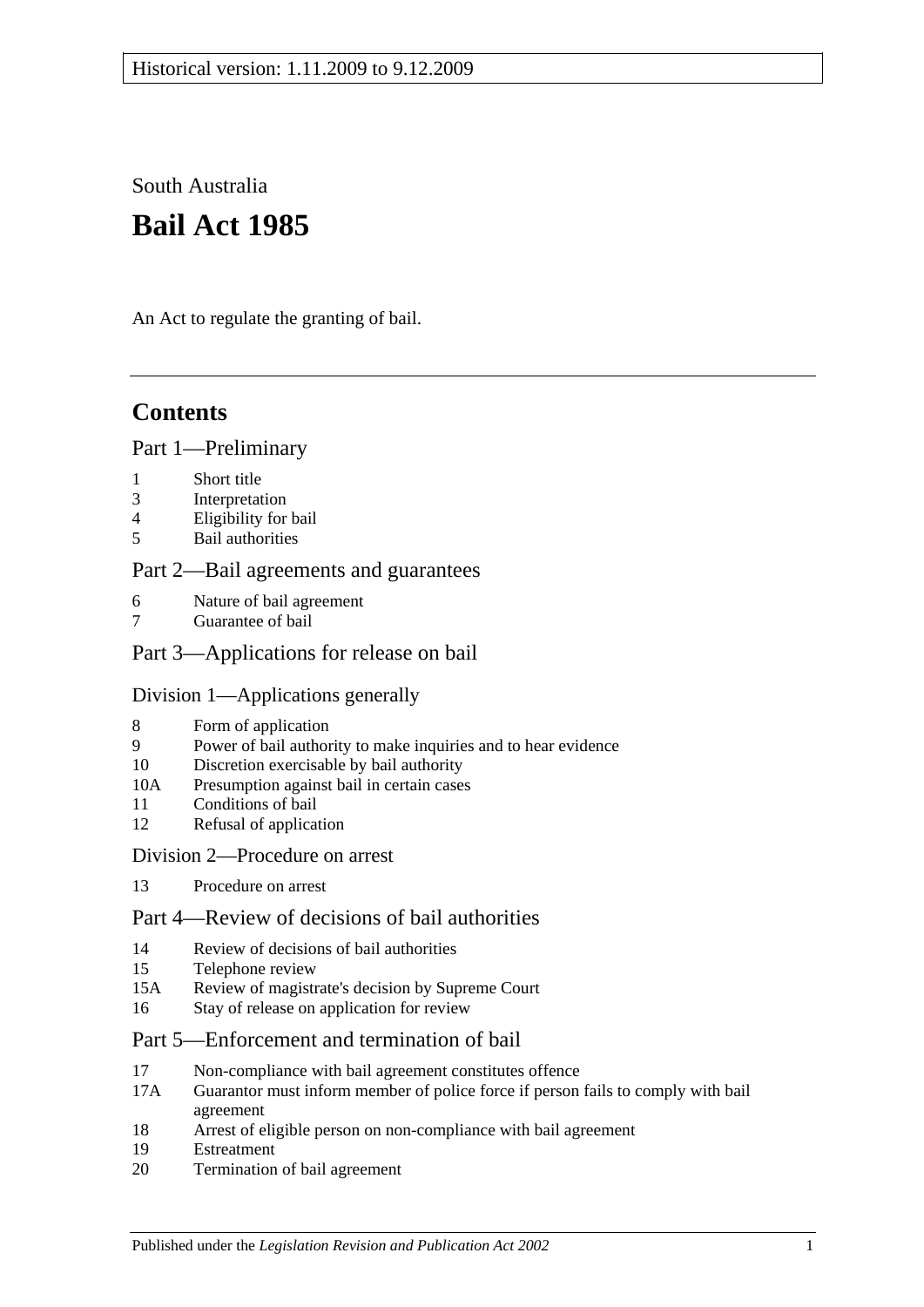### [Part 6—Miscellaneous](#page-15-1)

- 21 [Evidence](#page-15-2)
- 21A [Applications on behalf of the Crown](#page-15-3)
- 21B [Intervention programs](#page-15-4)
- 21C [Power of delegation—intervention program manager](#page-16-0)
- 22 [False information on bail applications](#page-17-0)
- 23 [Period of release on bail not to count as part of sentence](#page-17-1)
- 24 [Act not to affect provisions relating to restraining orders](#page-17-2)
- 25 [Non-application of 48 Geo. III c. 58 in this State](#page-17-3)
- 26 [Regulations](#page-17-4)

[Legislative history](#page-18-0)

## <span id="page-1-0"></span>**The Parliament of South Australia enacts as follows:**

## **Part 1—Preliminary**

#### <span id="page-1-1"></span>**1—Short title**

This Act may be cited as the *Bail Act 1985*.

### <span id="page-1-2"></span>**3—Interpretation**

(1) In this Act, unless the contrary intention appears—

*bail authority* means a court or person constituted as a bail authority by or under [section](#page-3-0) 5;

*case manager* means a person responsible for supervision of a person's participation in an intervention program;

*child* means a person who was, on the day on which an offence was allegedly committed by that person, under the age of 18 years;

*community corrections officer* means—

- (a) in relation to a child—an officer or employee of an administrative unit of the Public Service whose duties include the supervision of young offenders in the community;
- (b) in any other case—an officer or employee of an administrative unit of the Public Service whose duties include the supervision of adult offenders in the community;

*eligible person* means a person who is eligible to apply for release on bail under [section](#page-2-0) 4;

*financial condition*, in relation to bail, means a condition requiring an applicant for bail to provide security or obtain guarantees, or requiring a guarantor to provide security; and *non-financial condition* has a correlative meaning;

*guarantee* means an agreement under [section](#page-5-0) 7;

*guarantor* means a person who enters into a guarantee;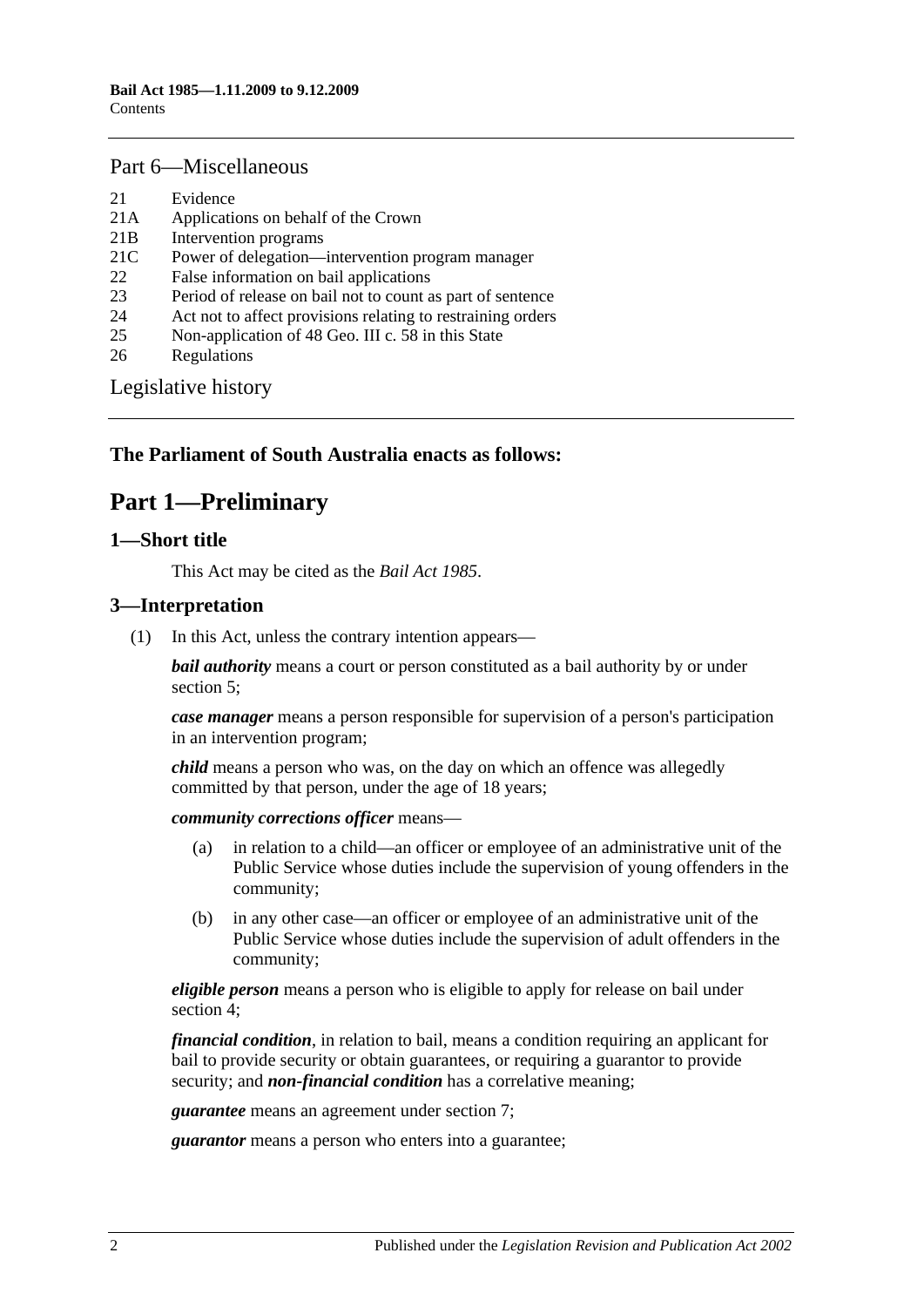*guardian*, in relation to a child, means a parent of the child and any person who is the legal guardian of the child or who has the immediate custody and control of the child;

*intervention program* means a program that provides—

- (a) supervised treatment; or
- (b) supervised rehabilitation; or
- (c) supervised behaviour management; or
- (d) supervised access to support services; or
- (e) a combination of any one or more of the above,

designed to address behavioural problems (including problem gambling), substance abuse or mental impairment;

*intervention program manager* means a person employed by the South Australian Courts Administration Authority to have general oversight of intervention programs and coordinate the implementation of relevant court orders (and includes a delegate of such a person);

*telephone* includes any telecommunication device for the transmission of speech;

*victim*, in relation to an offence, means a person who allegedly suffers injury in consequence of the commission of the offence;

*working day* means any day except a Sunday or other public holiday.

(2) For the purposes of this Act, a person will be taken to have been convicted of an offence if a formal finding of guilt has been made against that person by a court whether or not the court proceeds to record a conviction.

#### <span id="page-2-0"></span>**4—Eligibility for bail**

- (1) The following persons are eligible for release on bail under this Act:
	- (a) a person who has been taken into custody—
		- (i) on a charge of an offence; or
		- (ii) in the case of a child—on suspicion of having committed an offence;
	- (b) a person who has been convicted of an offence but has not been sentenced for that offence;
	- (c) a person who has been convicted of, and sentenced for, an offence but has not exhausted all rights of appeal against the conviction or sentence, or to have it reviewed;
	- (d) a person who is appearing before a court for allegedly failing to observe a condition of a recognizance;
	- (e) a person who appears before a court in answer to a summons (including a person who so appears as a witness);
	- (f) a person who has been arrested on a warrant and is appearing or is to appear before a court as a witness.
- (2) Where a person who has been arrested is being detained pursuant to the *[Summary](http://www.legislation.sa.gov.au/index.aspx?action=legref&type=act&legtitle=Summary%20Offences%20Act%201953)  [Offences Act](http://www.legislation.sa.gov.au/index.aspx?action=legref&type=act&legtitle=Summary%20Offences%20Act%201953) 1953* for a purpose related to the investigation of an offence, the person is not eligible for release on bail until the end of that detention.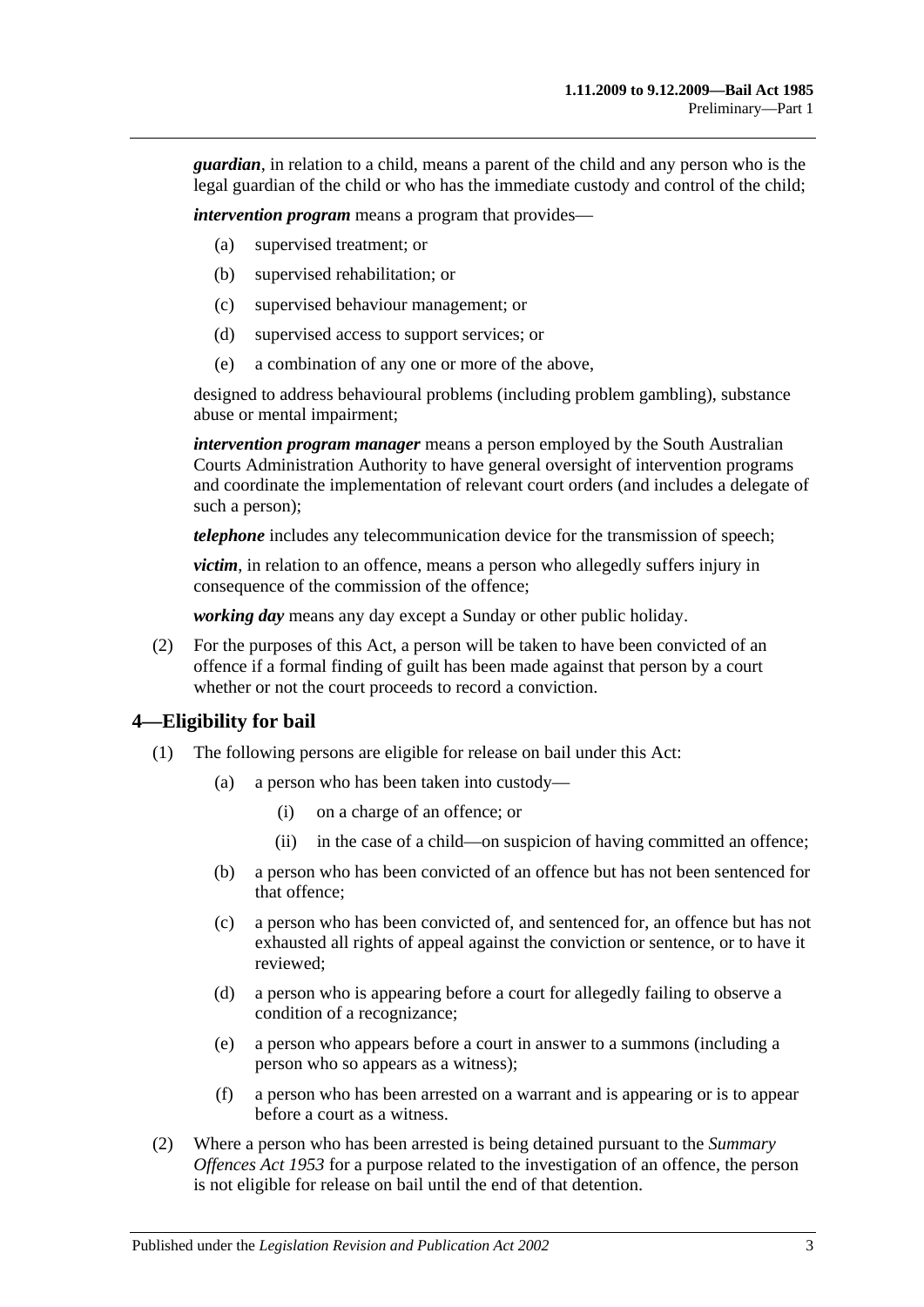## <span id="page-3-0"></span>**5—Bail authorities**

- (1) The following are constituted as bail authorities for the purposes of this Act:
	- (a) the Supreme Court;
	- (b) a court before which the eligible person has been charged with the offence in respect of which the eligible person has been taken into custody;
	- (c) a court before which the eligible person has appeared for trial or sentencing;
	- (d) where the eligible person—
		- (i) is charged with a summary offence only; or
		- (ii) is charged with an indictable offence but has not appeared before a court for trial or sentencing,

the Magistrates Court;

- (e) where the eligible person—
	- (i) has been arrested on a warrant (other than a warrant endorsed by the court or justice issuing the warrant with a statement excluding the granting of bail by a member of the police force); or
	- (ii) has not appeared before a court charged with the offence in respect of which he or she has been taken into custody,

a member of the police force who is of or above the rank of sergeant or who is in charge of a police station;

- (ea) where the eligible person is appearing before a court in answer to a summons or for allegedly failing to observe a condition of a recognizance—that court;
- (eb) where the eligible person is appearing, or is to appear, as a witness before a court—that court;
- (f) a person authorised or required to release the eligible person on bail under [subsection](#page-3-3) (2).
- <span id="page-3-3"></span>(2) If a warrant for the arrest of a person is issued, the court or justice issuing the warrant may, by endorsement on the warrant—
	- (a) authorise or require a specified person, or a person of a specified class, to release the arrested person on bail; or
	- (b) exclude the granting of bail to the arrested person by a member of the police force.

## <span id="page-3-1"></span>**Part 2—Bail agreements and guarantees**

### <span id="page-3-4"></span><span id="page-3-2"></span>**6—Nature of bail agreement**

- (1) A bail agreement with a person who has been charged with, or convicted of, an offence is an agreement under which that person makes an undertaking to the Crown—
	- (a) subject to any directions in the agreement to the contrary, to be present throughout all proceedings—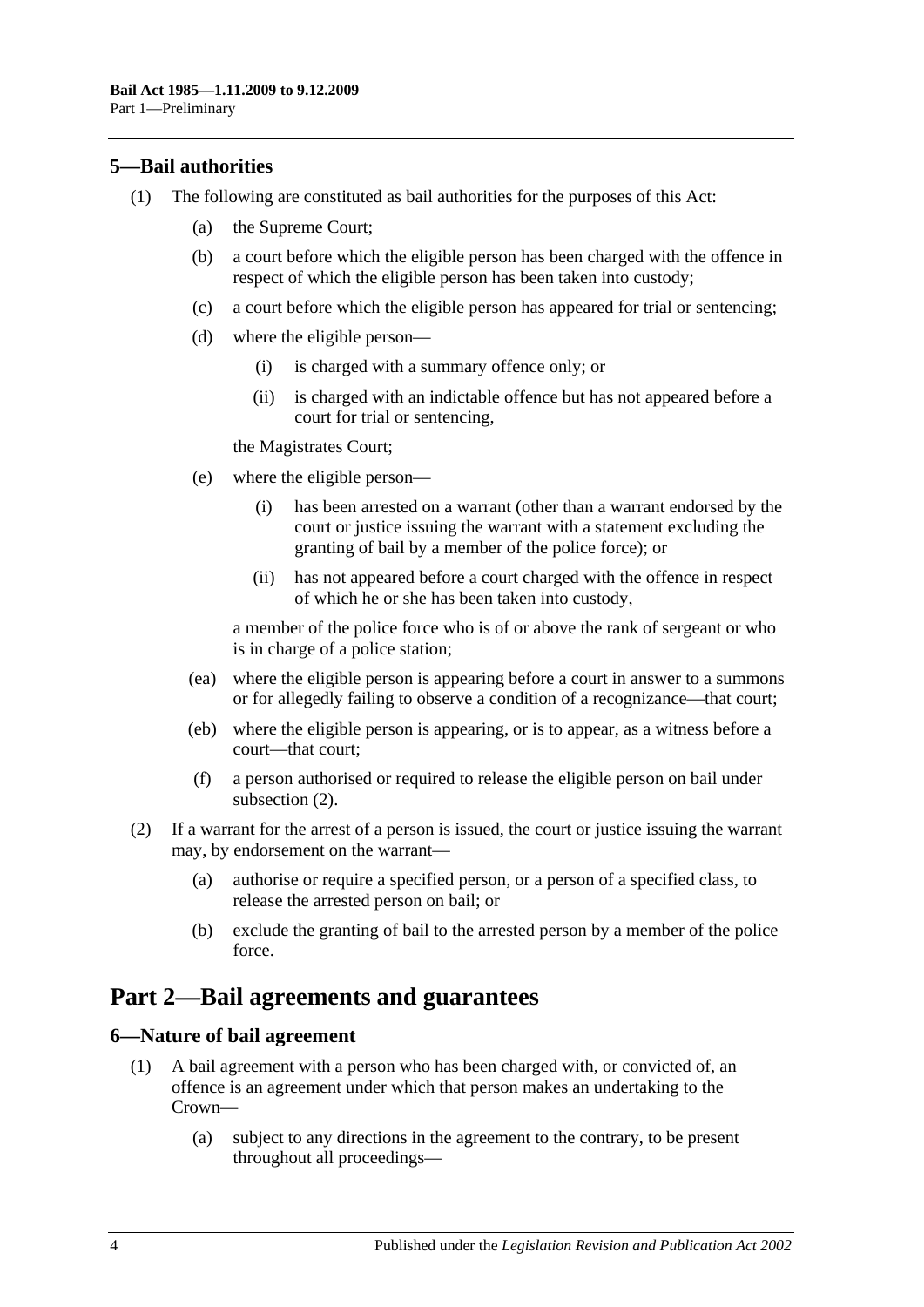- (i) where the person has not been convicted of the offence—relating to any preliminary examination of the charge and to the hearing and determination of the charge;
- (ii) where the person is convicted of the offence—relating to sentencing and to any appeal from, or review of, the conviction or any sentence; and
- (b) to comply with any conditions as to the person's conduct while on bail stipulated in the agreement; and
- (c) if the agreement so provides—to forfeit to the Crown a sum stipulated in the agreement if the person fails, without proper excuse, to comply with a term or condition of the agreement.
- (1a) For the purposes of [subsection](#page-3-4) (1)—
	- (a) a child who has been arrested on suspicion of having committed an offence will, for so long as no charge is actually laid against the child, be taken to have been charged with that suspected offence; and
	- (b) if the child is not charged with that suspected offence but with some other offence arising out of the same circumstances as that suspected offence—a bail agreement entered into by the child relates to that other offence.
- (1b) A bail agreement with a person who is appearing or is to appear before a court as a witness in proceedings (other than proceedings relating to an offence for which that person has been charged or convicted) is an agreement under which that person makes an undertaking to the court—
	- (a) to be present at the proceedings in accordance with the terms of the agreement; and
	- (b) to comply with any conditions as to the person's conduct while on bail stipulated in the agreement; and
	- (c) if the agreement so provides—to forfeit to the Crown a sum stipulated in the agreement if the person fails, without proper excuse, to comply with a term or condition of the agreement.
- (2) A bail agreement must be in the prescribed form.
- (3) Where a bail authority decides to release a person on bail, the bail agreement may be entered into before the bail authority or, unless the bail authority otherwise directs, before—
	- (a) a justice; or
	- (b) a member of the police force of or above the rank of sergeant or in charge of a police station; or
	- (c) if the person is in prison—the person who is in charge of the prison; or
	- (d) any other person specified by the bail authority or any other person of a class specified by the bail authority.
- (4) Notwithstanding the provisions of any other Act, a bail authority may for any sufficient reason, on the application of a person on bail or the Crown, or on its own initiative, vary the conditions of a bail agreement or revoke a bail agreement.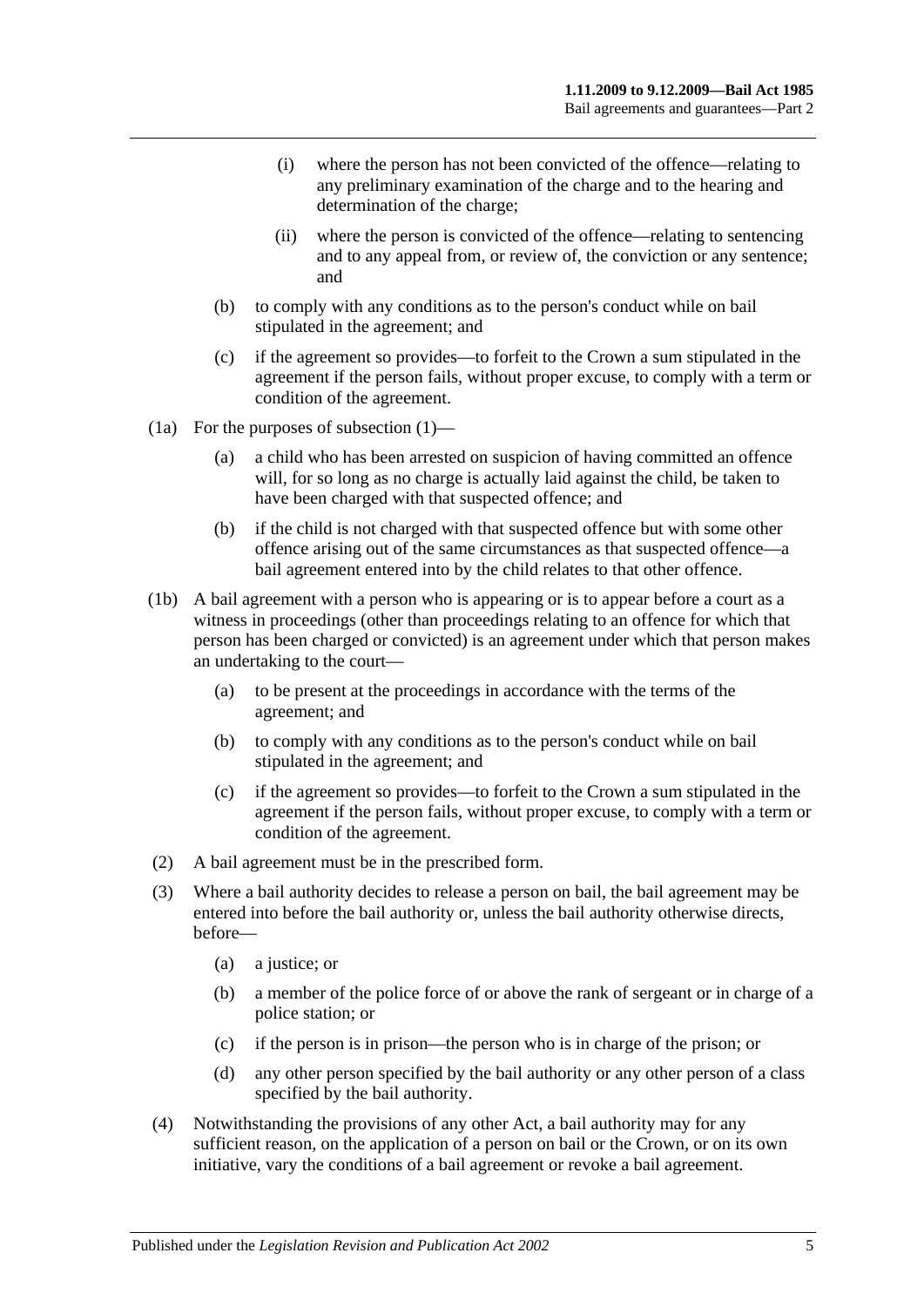(5) Where a bail authority revokes a bail agreement, the bail authority (not being a member of the police force) may, if it is necessary to do so, issue a warrant for the arrest of the person who was released under the agreement.

## <span id="page-5-0"></span>**7—Guarantee of bail**

- (1) A guarantee of bail is an agreement with the Crown under which a person—
	- (a) guarantees that a person released under a bail agreement will comply with—
		- (i) all the terms and conditions of the agreement; or
		- (ii) such of the terms and conditions of the agreement as are specified in the guarantee; and
	- (b) undertakes that, if that person fails to comply with a term or condition of the bail agreement to which the guarantee relates, he or she (the guarantor) will forfeit to the Crown the sum (if any) specified in the guarantee.
- (2) A guarantee of bail must be in the prescribed form.
- (3) A guarantee of bail may be entered into before the bail authority granting bail or, unless the bail authority otherwise directs, before—
	- (a) a justice; or
	- (b) a member of the police force of or above the rank of sergeant or in charge of a police station; or
	- (c) if the person who is to be released on bail is in prison—the person who is in charge of the prison; or
	- (d) any other person specified by the bail authority or any other person of a class specified by the bail authority.
- (4) A bail authority may for any sufficient reason, on the application of a guarantor, vary the terms of the guarantee or revoke the guarantee.
- (5) Where a bail authority varies or revokes a guarantee, the bail authority may make such consequential variation of the terms of the bail agreement, or revoke the bail agreement, as appears appropriate in the circumstances.
- (6) A guarantor of bail must be of or above the age of 18 years.

## <span id="page-5-2"></span><span id="page-5-1"></span>**Part 3—Applications for release on bail**

## **Division 1—Applications generally**

## <span id="page-5-4"></span><span id="page-5-3"></span>**8—Form of application**

- (1) Subject to [subsection](#page-6-2) (1a), an application of a person for release on bail—
	- (a) must be in the prescribed form; and
	- (b) must contain the prescribed information; and
	- (c) must be made in accordance with any procedure prescribed by the regulations.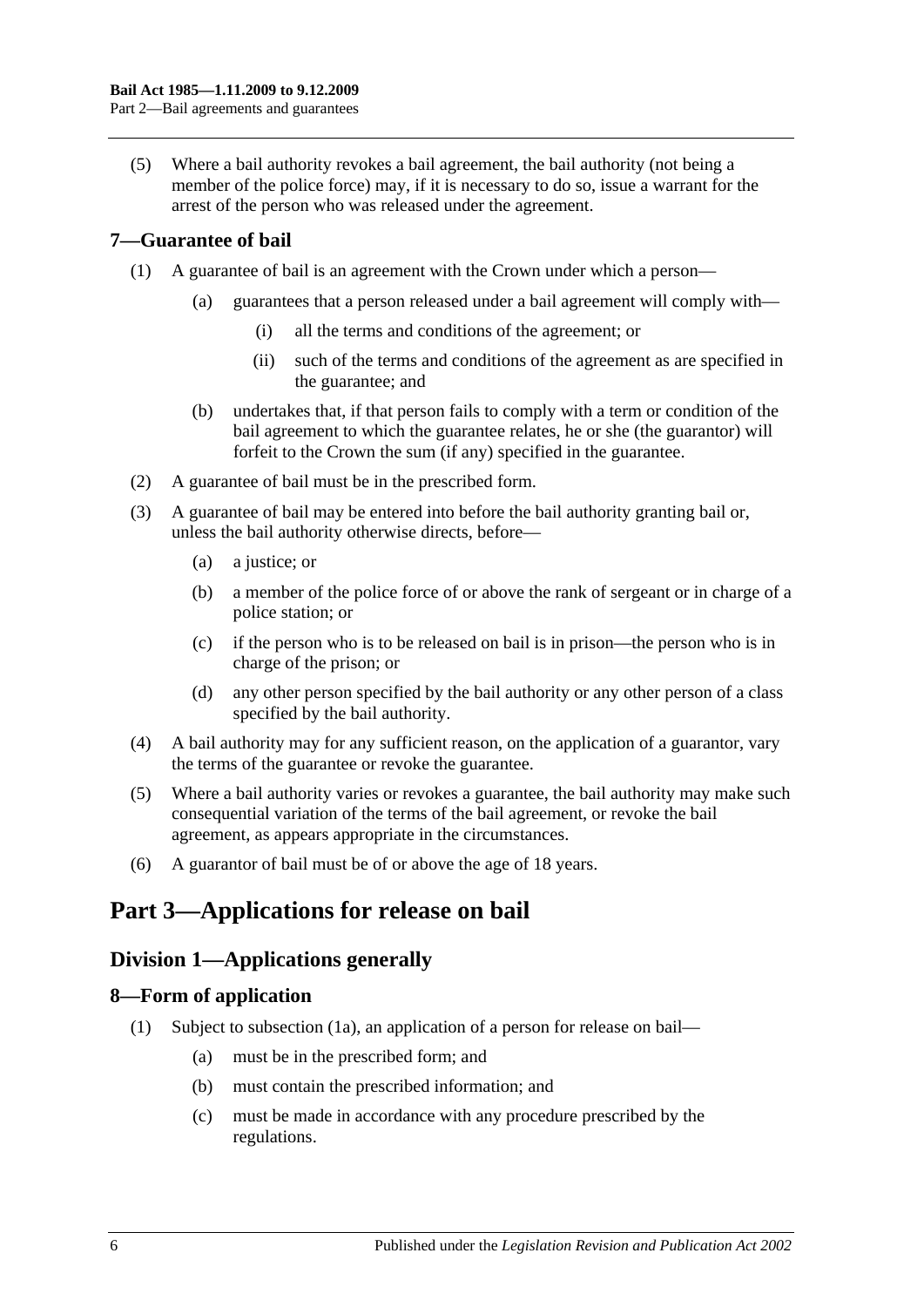- <span id="page-6-2"></span>(1a) An application for release on bail need not be made in accordance with [subsection](#page-5-4) (1)—
	- (a) if the bail authority is satisfied that a less formal application should be permitted in view of the applicant's illiteracy, imperfect command of the English language, intellectual limitations or for any other proper reason; or
	- (b) if the bail authority has access to an application previously made by the applicant and considers that a further written application is unnecessary.
- <span id="page-6-3"></span>(2) A person who has the custody of an eligible person must, at the request of that person—
	- (a) afford such assistance as that person reasonably requires to complete a written application for release on bail; and
	- (b) if the custodian is not a bail authority—transmit the application as soon as practicable to a bail authority.
- (2a) Where the eligible person is a child, a request may be made on behalf of the child under [subsection](#page-6-3) (2) by a guardian of the child.
- (3) Where a written application for release on bail comes before a bail authority for determination, the bail authority may proceed to consider and determine the application notwithstanding that the application was made in the first instance to some other bail authority.

## <span id="page-6-0"></span>**9—Power of bail authority to make inquiries and to hear evidence**

- (1) Subject to this section, a bail authority to which an application for release on bail is made—
	- (a) may make inquiries, or direct that inquiries be made, of the applicant and other persons who may be able to furnish information relevant to the determination of the application; and
	- (b) if the authority (not being a member of the police force) thinks fit—may take evidence on oath from the applicant or any other person who may be able to furnish information relevant to the determination of the application.
- <span id="page-6-4"></span>(2) Where a bail authority takes evidence, or proposes to take evidence, on oath under [subsection](#page-6-4)  $(1)(b)$ , it must at the request of the applicant or the Crown permit such examination, cross-examination or re-examination of the witness as may be appropriate in the circumstances.

## <span id="page-6-1"></span>**10—Discretion exercisable by bail authority**

- (1) Where an application for bail is made to a bail authority by an eligible person who has been charged with, but not convicted of, an offence in respect of which he or she has been taken into custody, the bail authority should, subject to this Act, release the applicant on bail unless, having regard to—
	- (a) the gravity of the offence in respect of which the applicant has been taken into custody;
	- (b) the likelihood (if any) that the applicant would, if released—
		- (i) abscond;
		- (ii) offend again;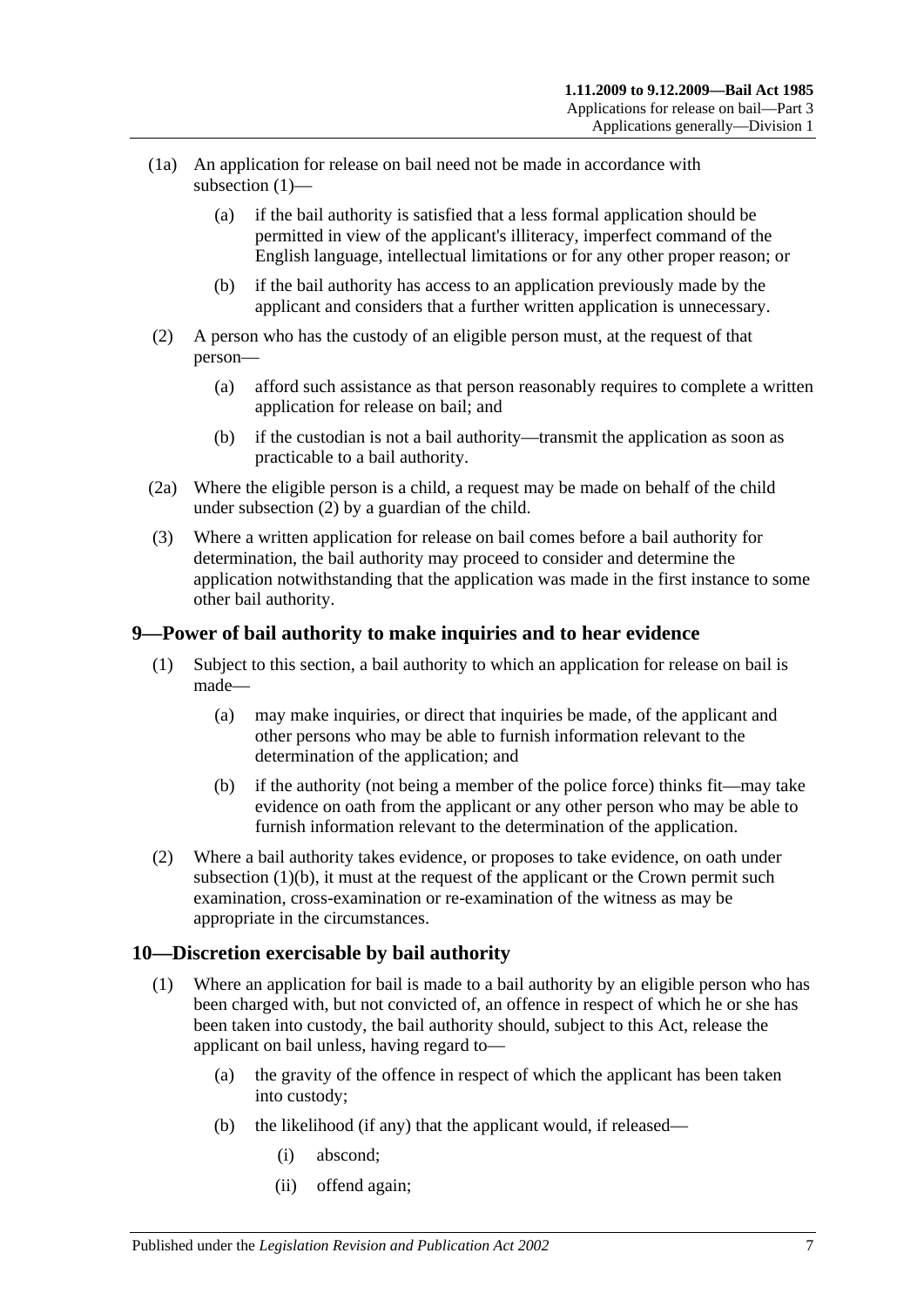- (iii) interfere with evidence, intimidate or suborn witnesses, or hinder police inquiries;
- (d) any need that the applicant may have for physical protection;
- (e) any medical or other care that the applicant may require;
- (f) any previous occasions on which the applicant may have contravened or failed to comply with a term or condition of a bail agreement;
- (g) any other relevant matter,

the bail authority considers that the applicant should not be released on bail.

- (2) Where the applicant has been convicted of the offence in respect of which he or she has been taken into custody, the bail authority has, subject to this Act, an unfettered discretion as to whether the applicant should be released on bail.
- (3) Where the applicant is a person who is appearing or is to appear before a court as a witness in proceedings (other than proceedings relating to an offence for which that person has been charged or convicted), the bail authority should, subject to this Act, release the applicant on bail unless there is a likelihood that the applicant would, if released, abscond.
- (4) Despite the other provisions of this section, where there is a victim of the offence, the bail authority must, in determining whether the applicant should be released on bail, give primary consideration to the need that the victim may have, or perceive, for physical protection from the applicant.

## <span id="page-7-0"></span>**10A—Presumption against bail in certain cases**

- (1) Despite [section](#page-6-1) 10, bail is not to be granted to a prescribed applicant unless the applicant establishes the existence of special circumstances justifying the applicant's release on bail.
- (2) In this section—

#### *prescribed applicant* means—

- (a) an applicant taken into custody in relation to any of the following offences if committed, or allegedly committed, by the applicant in the course of attempting to escape pursuit by a police officer or attempting to entice a police officer to engage in a pursuit:
	- (i) an offence against section 13 of the *[Criminal Law Consolidation](http://www.legislation.sa.gov.au/index.aspx?action=legref&type=act&legtitle=Criminal%20Law%20Consolidation%20Act%201935)  Act [1935](http://www.legislation.sa.gov.au/index.aspx?action=legref&type=act&legtitle=Criminal%20Law%20Consolidation%20Act%201935)* in which the victim's death was caused by the applicant's use of a motor vehicle;
	- (ii) an offence against section 19A of the *[Criminal Law Consolidation](http://www.legislation.sa.gov.au/index.aspx?action=legref&type=act&legtitle=Criminal%20Law%20Consolidation%20Act%201935)  Act [1935](http://www.legislation.sa.gov.au/index.aspx?action=legref&type=act&legtitle=Criminal%20Law%20Consolidation%20Act%201935)*;
	- (iii) an offence against section 29 of the *[Criminal Law Consolidation](http://www.legislation.sa.gov.au/index.aspx?action=legref&type=act&legtitle=Criminal%20Law%20Consolidation%20Act%201935)  Act [1935](http://www.legislation.sa.gov.au/index.aspx?action=legref&type=act&legtitle=Criminal%20Law%20Consolidation%20Act%201935)* if the act or omission constituting the offence was done or made by the applicant in the course of the applicant's use of a motor vehicle; or
- (b) an applicant taken into custody in relation to an offence against [section](#page-13-3) 17 where there is alleged to have been a contravention of, or failure to comply with, a condition of a bail agreement imposed under section  $11(2)(a)(ii)$ ; or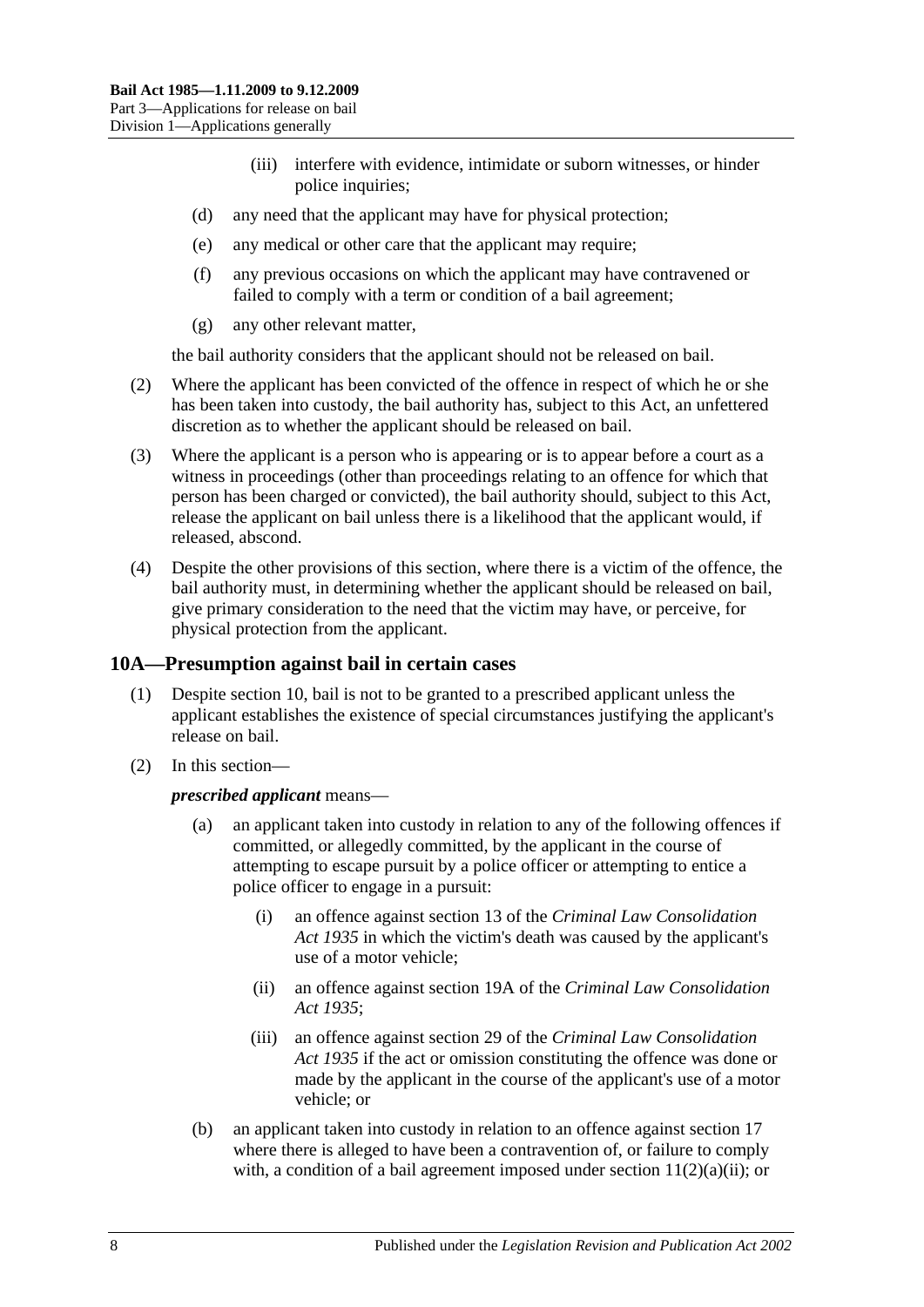- (c) an applicant taken into custody in relation to an offence of contravening or failing to comply with a control order or public safety order issued under the *[Serious and Organised Crime \(Control\) Act](http://www.legislation.sa.gov.au/index.aspx?action=legref&type=act&legtitle=Serious%20and%20Organised%20Crime%20(Control)%20Act%202008) 2008*; or
- (d) an applicant taken into custody in relation to an offence against any of the following provisions of the *[Criminal Law Consolidation Act](http://www.legislation.sa.gov.au/index.aspx?action=legref&type=act&legtitle=Criminal%20Law%20Consolidation%20Act%201935) 1935*:
	- (i) section 172;
	- (ii) section 248;
	- (iii) section 250.

#### <span id="page-8-0"></span>**11—Conditions of bail**

- (1) Subject to this section, a bail authority may impose one or more of the conditions referred to in [subsection](#page-8-2) (2).
- <span id="page-8-5"></span><span id="page-8-4"></span><span id="page-8-3"></span><span id="page-8-2"></span><span id="page-8-1"></span>(2) The conditions that may be imposed in relation to the grant of bail are as follows:
	- (a) that the applicant agree—
		- (i) to reside at a specified address; or
		- (ia) to reside at a specified address and to remain at that place of residence while on bail, not leaving it except for one of the following purposes:
			- (A) remunerated employment; or
			- (B) necessary medical or dental treatment for the applicant; or
			- (C) averting or minimising a serious risk of death or injury (whether to the applicant or some other person); or
			- (D) any other purpose approved by a community corrections officer; or
		- (ii) where there is a victim of the offence in respect of which the applicant has been charged—to comply with such conditions relating to the physical protection of the victim that the authority considers should apply to the applicant while on bail; or
		- (iii) to be under the supervision of a community corrections officer and to obey the lawful directions of the officer; or
		- (iv) to report to the police at a specified place and at specified times; or
		- (v) to surrender any passport that the applicant may possess; or
		- (vi) to comply with any other condition as to the applicant's conduct that the authority considers should apply while on bail;
	- (b) that the applicant provide the bail authority with written assurances from a stipulated number of persons, who are acceptable to the bail authority, that they are acquainted with the applicant and are confident that the applicant will comply with the terms and conditions of a bail agreement;
	- (c) that the applicant agree to forfeit to the Crown a sum of money (to be stipulated in the bail agreement) if the applicant fails, without proper excuse, to comply with a term or condition of the bail agreement;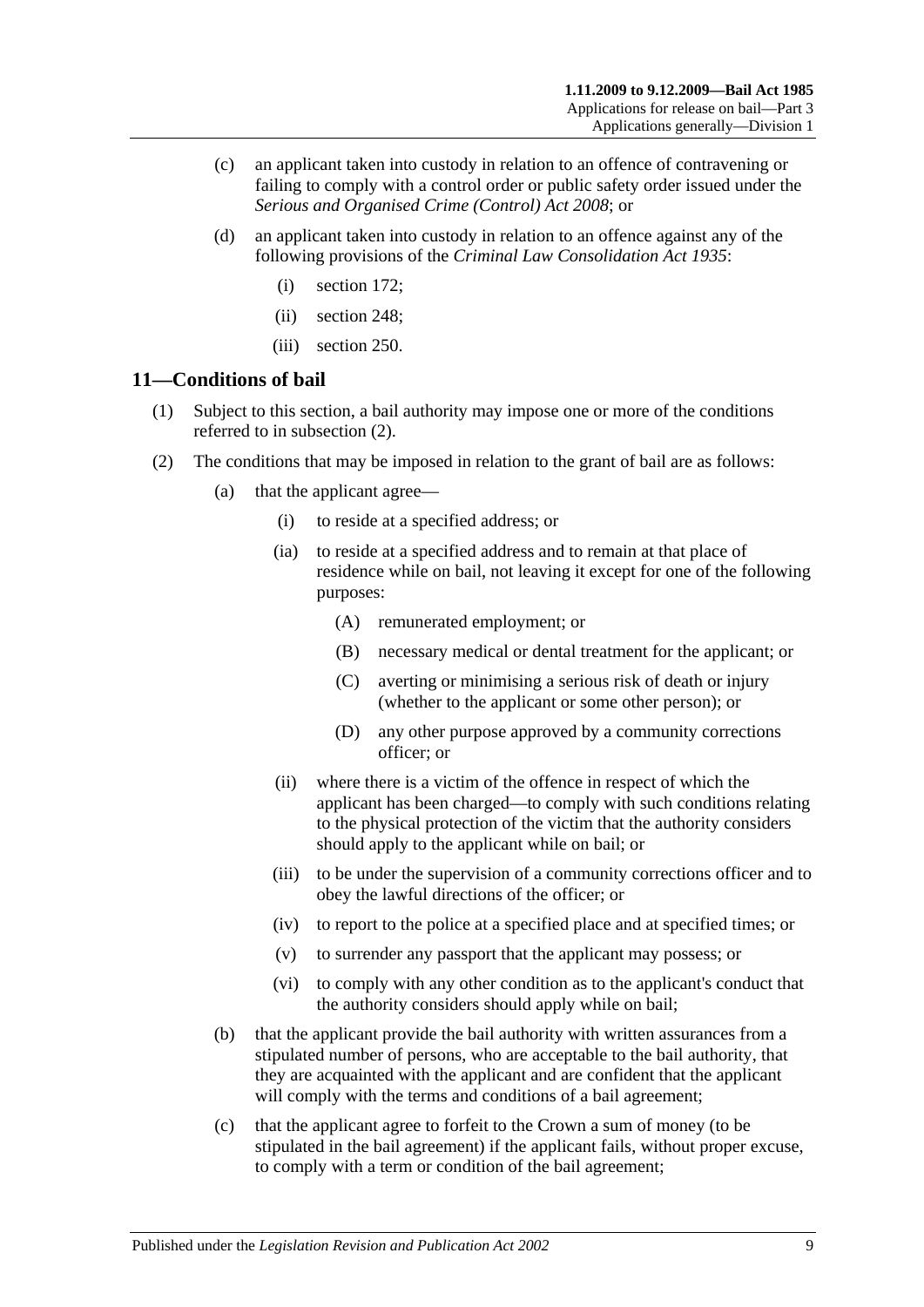- (d) that the applicant provide security of a specified amount or value to secure payment of a monetary forfeiture agreed to under [paragraph](#page-8-3) (c);
- (e) that the applicant obtain specified guarantees, or guarantees of a specified nature;
- (f) that a guarantor provide security of a specified amount or value to secure payment of a stipulated monetary forfeiture.
- (2a) In deciding on the conditions to be imposed in relation to a grant of bail, a bail authority should give special consideration to any submissions made by the Crown on behalf of a victim of the alleged offence.
- (3) A bail authority should not impose a condition under [subsection](#page-8-4)  $(2)(a)(ia)$  or [\(iii\)](#page-8-5) except on the application, or with the consent, of the Crown.
- (3a) A bail authority should not impose a condition under [subsection](#page-8-4)  $(2)(a)(ia)$  without first obtaining a report (whether oral or in writing) from the Crown on the appropriateness of such a condition being imposed in the applicant's case.
- (4) A condition (other than a condition as to the conduct of the applicant while on bail) must not be imposed under this section unless the condition is, in the opinion of the bail authority, reasonably necessary to ensure that the applicant complies with the bail agreement.
- (5) A financial condition must not be imposed under this section unless the bail authority is of the opinion that the object of ensuring that the applicant complies with the bail agreement cannot be properly secured by a non-financial condition or combination of non-financial conditions.
- (6) It is a condition of every bail agreement that the person released in pursuance of the agreement will not leave the State for any reason—
	- (a) if the person is under the supervision of a community corrections officer—without the permission of the Chief Executive (or his or her nominee) of the administrative unit of which the community corrections officer is an officer or employee;
	- (c) in any other case—without the permission of—
		- (i) a judge or magistrate; or
		- (ii) a member of the police force of or above the rank of sergeant or in charge of a police station.
- (7) A condition imposed under this section must be stipulated in the bail agreement.
- <span id="page-9-0"></span>(7a) Where it is a condition of a bail agreement that the person released in pursuance of the agreement will remain at a particular place of residence, a member of the police force or a community corrections officer authorised by the Minister for the purpose may enter the residence at any time for the purpose of ascertaining whether or not the person is complying with the condition.
- (7b) A person must not hinder a person referred to in [subsection](#page-9-0) (7a) in the exercise of powers under that subsection.

Maximum penalty: \$2 500.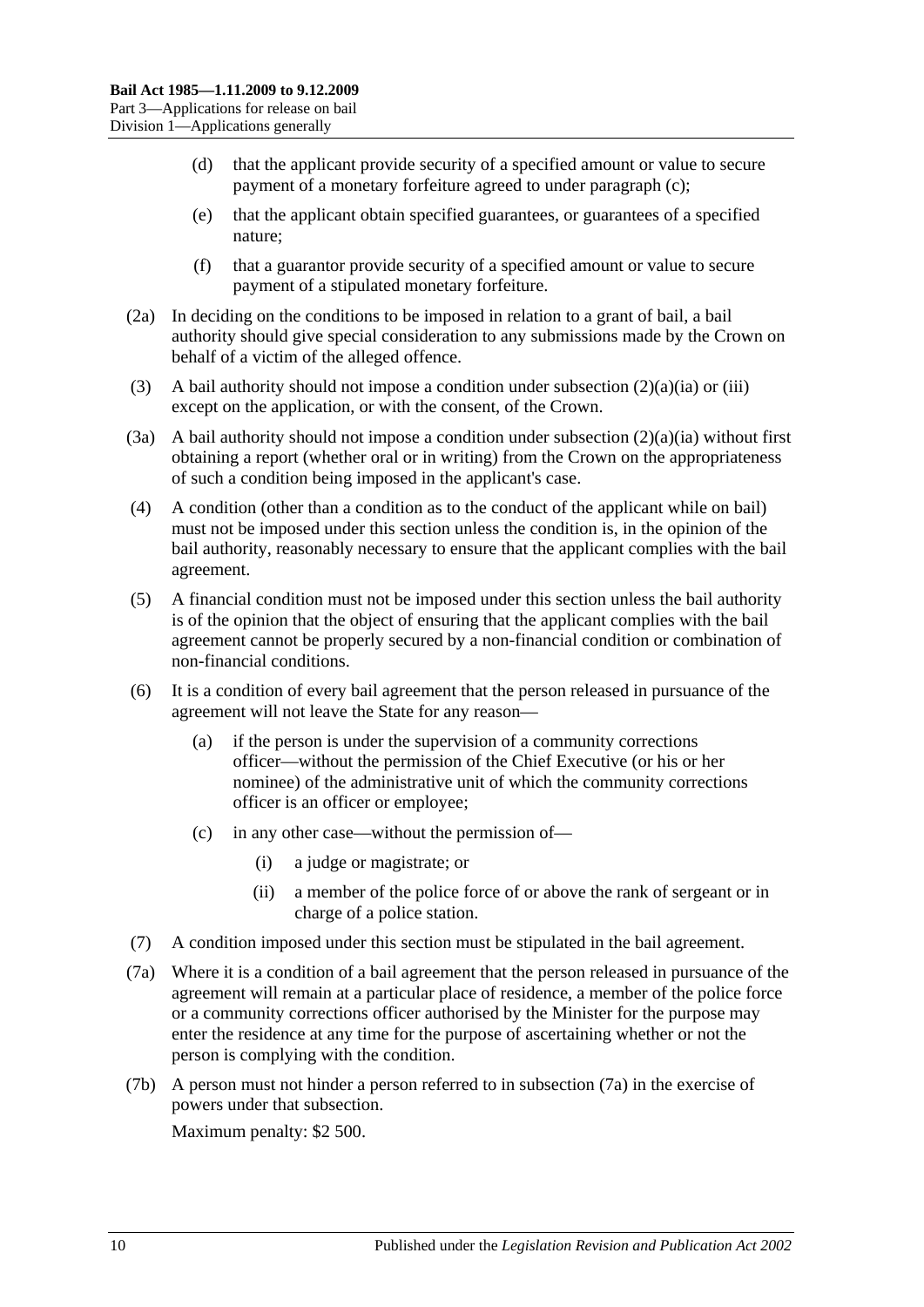- (8) Where it is a condition of a bail agreement that the person released in pursuance of this agreement will be under the supervision of a community corrections officer and obey the lawful directions of that officer, the officer to whom the person is assigned for supervision may give reasonable directions—
	- (a) requiring that person to report to the officer on a regular basis; or
	- (b) requiring that person to notify the officer of any change in the person's place of residence, or in the person's employment; or
	- (c) on any other matter stipulated by the bail authority.
- <span id="page-10-3"></span>(9) Where—
	- (a) a bail authority imposes a condition under this section; but
	- (b) the applicant remains in custody because the condition is not fulfilled,

the applicant must (if he or she is not sooner released) be brought back before a bail authority for a review of the condition as soon as reasonably practicable and, in any event, within five working days after the condition is imposed.

- (10) A bail authority may, on a review of a condition under [subsection](#page-10-3) (9)—
	- (a) confirm the condition;
	- (b) vary the condition;
	- (c) revoke the condition;
	- (d) impose any other condition under this section that the bail authority thinks fit.
- (11) Where a bail authority imposes a condition requiring a person—
	- (a) to remain at a particular place of residence while on bail; or
	- (b) to be under the supervision of a community corrections officer,

the bail authority must ensure that a copy of the bail agreement is furnished to the relevant responsible Minister.

(12) A condition of bail may relate to a place or circumstances outside the State.

#### <span id="page-10-0"></span>**12—Refusal of application**

- (1) Where a bail authority decides to refuse an application for release on bail, the bail authority must make a written record of the reasons for its decision.
- (2) The refusal of an application for release on bail does not preclude further applications.

## <span id="page-10-1"></span>**Division 2—Procedure on arrest**

#### <span id="page-10-2"></span>**13—Procedure on arrest**

- (1) Where a member of the police force arrests a person who is, upon arrest, eligible to apply for release on bail, the member of the police force—
	- (a) must, as soon as reasonably practicable after delivering the arrested person to a police station after making the arrest, take reasonable steps to ensure that the arrested person and, where the arrested person is a child, any guardian who is present, understands that the arrested person is entitled to apply for release on bail under this Act; and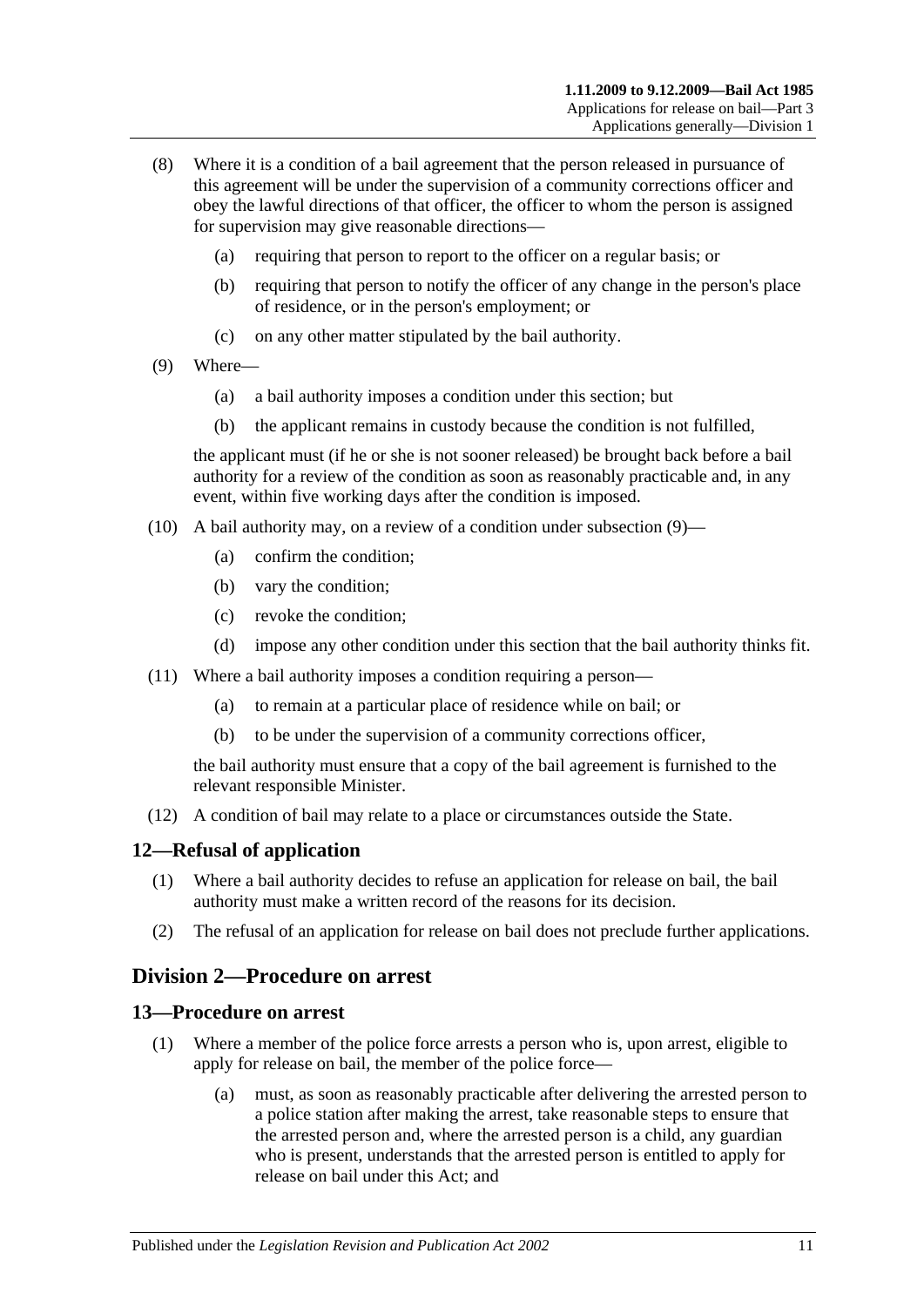- (b) must ensure that the arrested person and, where the arrested person is a child, any guardian who is present, receives—
	- (i) a written statement, in the prescribed form, explaining how, and to what authorities, an application for release on bail may be made under this Act; and
	- (ii) the appropriate form for making an application for release on bail.
- (2) An eligible person who is a child and has applied unsuccessfully to a member of the police force for release on bail must, if the child or a guardian so requests, be brought as soon as practicable before the Youth Court of South Australia for the purpose of making an application for release on bail.
- <span id="page-11-2"></span>(3) An eligible person who has been arrested on a charge of an offence must, if not released beforehand, be brought before the appropriate authority on the charge in relation to which he or she was arrested as soon as reasonably practicable on the next working day following the day of arrest but in any event not later than 4 p.m. on that day.
- (4) The appropriate authority before whom a person is brought under [subsection](#page-11-2) (3) must inquire whether that person desires to apply for release on bail and, if the person to whom the inquiry is directed answers affirmatively, the authority must afford the person a reasonable opportunity to apply for release on bail.
- (5) In this section—

*appropriate authority* means—

- (a) in relation to a child—the *Youth Court of South Australia*;
- (b) in any other case—the Magistrates Court.

## <span id="page-11-0"></span>**Part 4—Review of decisions of bail authorities**

## <span id="page-11-1"></span>**14—Review of decisions of bail authorities**

- (1) A decision of a bail authority (not being the Supreme Court) is subject to review under this section.
- (2) A review may be carried out under this section on the application of the Crown, the person applying for release on bail or, where the person applying for release on bail is a child, the child or a guardian of the child—
	- (a) by the Supreme Court; or
	- (b) where the decision subject to review is a decision of a member of the police force or a court constituted of justices—by a magistrate.
- (3) On a review, the reviewing authority will reconsider the application for release on bail and may make any decision on that application that should, in the opinion of the reviewing authority, have been made in the first instance.
- (4) Where an application for review of a decision of a bail authority is made, the bail authority must furnish the reviewing authority with any documentary or other material in its possession that may be relevant to the review.
- (5) The reviewing authority must hear and determine an application under this section as expeditiously as possible.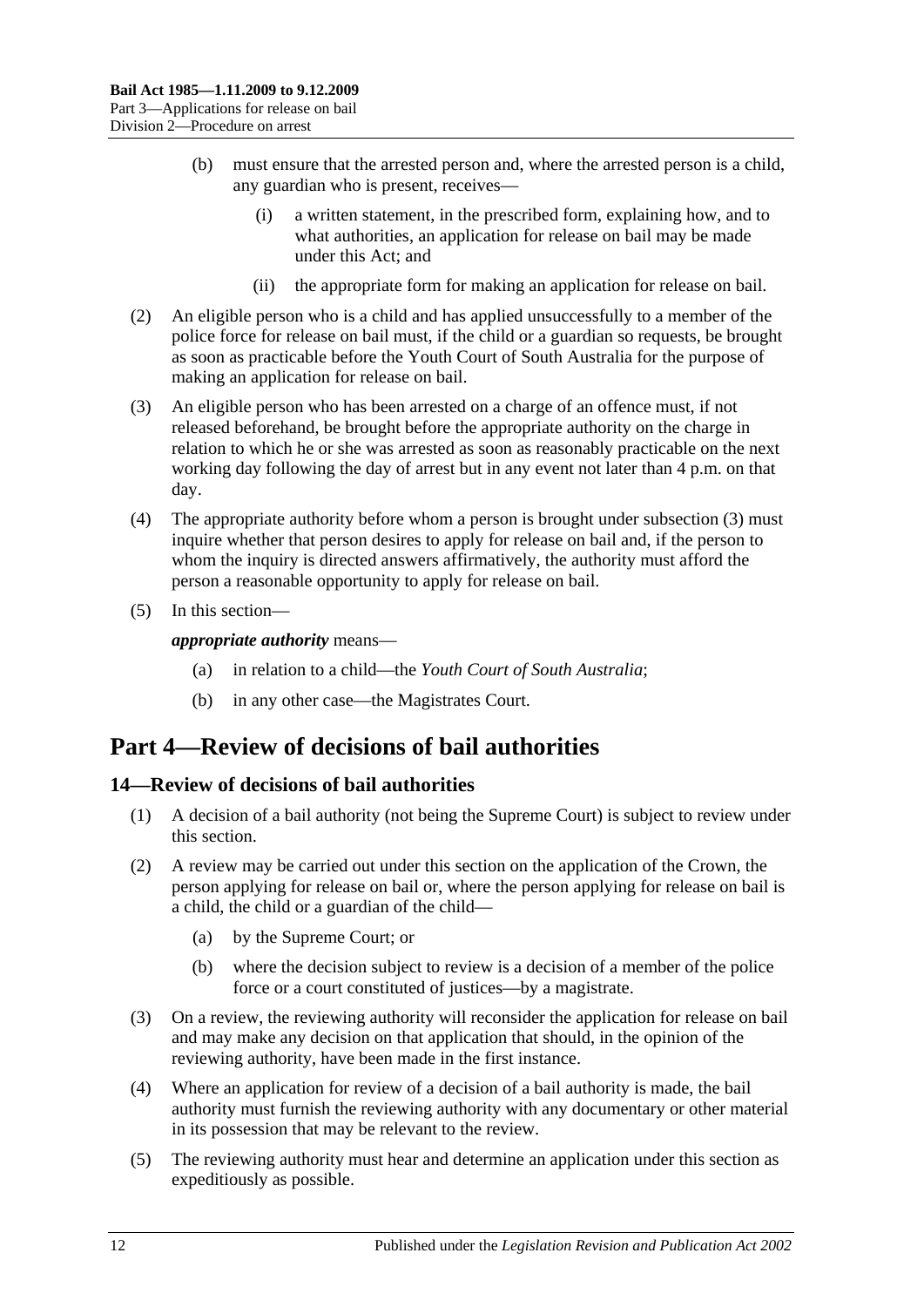#### <span id="page-12-1"></span><span id="page-12-0"></span>**15—Telephone review**

- (1) Subject to this section, where—
	- (a) an application for release on bail is made to a member of the police force or a court constituted of justices; and
	- (b) the applicant is dissatisfied with the decision made on the application; and
	- (c) there is no magistrate in the vicinity immediately available to review the decision,

the member of the police force or the justices who made the decision must, on the written application of the applicant or, where the applicant is a child, on the written application of the child or a guardian of the child, contact a magistrate by telephone for the purpose of having the decision reviewed.

- (2) Where a magistrate is contacted under [subsection](#page-12-1) (1), the following provisions apply:
	- (a) the magistrate must make such inquiries as the magistrate thinks necessary to satisfy himself or herself of the genuineness of the application for review; and
	- (b) the member of the police force or justices who made the decision must explain to the magistrate—
		- (i) the circumstances of the application for bail; and
		- (ii) the nature of the decision made on the application; and
		- (iii) the reasons for that decision; and
	- (c) the magistrate must then speak with the person who applied for the bail or any legal practitioner representing or assisting that person, and any other person who may be present and who may, in the opinion of the magistrate, assist in explaining the circumstances of the particular case, for the purpose of ensuring that the magistrate is fully informed—
		- (i) of the grounds and circumstances of the application for bail; and
		- (ii) of the reasons for the applicant's dissatisfaction with the decision taken on the application; and
		- (iii) where the applicant is a child—of the circumstances of the child; and
	- (d) if the decision that is the subject of the review was made by justices—the magistrate must then speak with the member of the police force who appeared before the justices and opposed the application for bail (if he or she is present and wishes to speak in relation to the application for review); and
	- (e) the magistrate must then advise the member of the police force or justices who made the original decision of the decision on review, and bail must then be granted or refused in accordance with that decision.
- (3) This section does not apply in relation to a decision made on application to a member of the police force upon arrest where the arrested person (not being a child) can be brought before the Magistrates Court constituted of a magistrate not later than 4 p.m. on the next day following the day of arrest.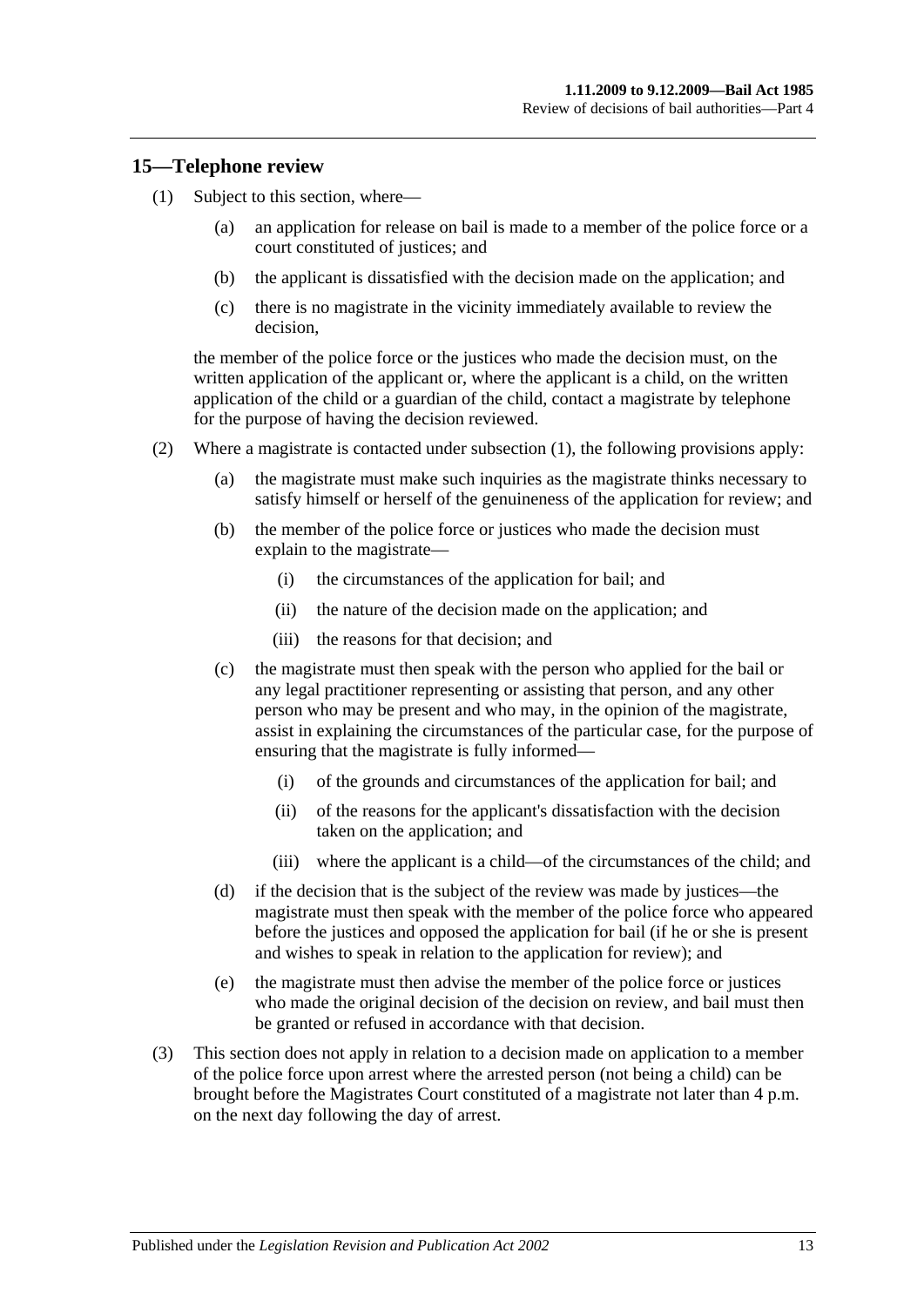## <span id="page-13-0"></span>**15A—Review of magistrate's decision by Supreme Court**

- (1) Subject to this section, a decision of a magistrate on a review of a decision of a bail authority is subject to review by the Supreme Court.
- (2) A review may be carried out under this section on the application of the Crown, the person applying for release on bail or, where the person applying for release on bail is a child, the child or a guardian of the child.
- (3) A review under this section may only occur with the permission of the Supreme Court (which should only be granted where it appears that there may have been some error of law or fact).

## <span id="page-13-1"></span>**16—Stay of release on application for review**

- (1) Notwithstanding any other provision of this Act, where—
	- $(a)$
- (i) a bail authority decides to release a person on bail; or
- (ii) on a review by a magistrate of a decision to release a person on bail the magistrate decides to release the person on bail; and
- (b) a member of the police force or counsel appearing on behalf of the Crown immediately indicates that an application for review of the decision will be made under this Part,

the release must be deferred.

- <span id="page-13-4"></span>(2) The period of deferral ends when—
	- (a) the review is completed; or
	- (b) a member of the police force or some other person acting on behalf of the Crown files with the bail authority a notice that the Crown does not desire to proceed with the review; or
	- (c) 72 hours elapse,

whichever first occurs.

<span id="page-13-5"></span>(3) If a person is released pursuant to [subsection](#page-13-4) (2)(b) or [\(c\),](#page-13-5) the conditions of bail are those that would have applied had the person's release not been deferred.

## <span id="page-13-2"></span>**Part 5—Enforcement and termination of bail**

#### <span id="page-13-3"></span>**17—Non-compliance with bail agreement constitutes offence**

- (1) A person who, without reasonable excuse, contravenes or fails to comply with a term or condition of a bail agreement is guilty of an offence. Maximum penalty: \$10 000 or imprisonment for 2 years.
- (2) A penalty imposed under this section must not exceed the maximum penalty that may be imposed for the principal offence.
- (3) A penalty imposed under this section is in addition to any pecuniary forfeiture that the convicted person suffers or may suffer in consequence of the offence.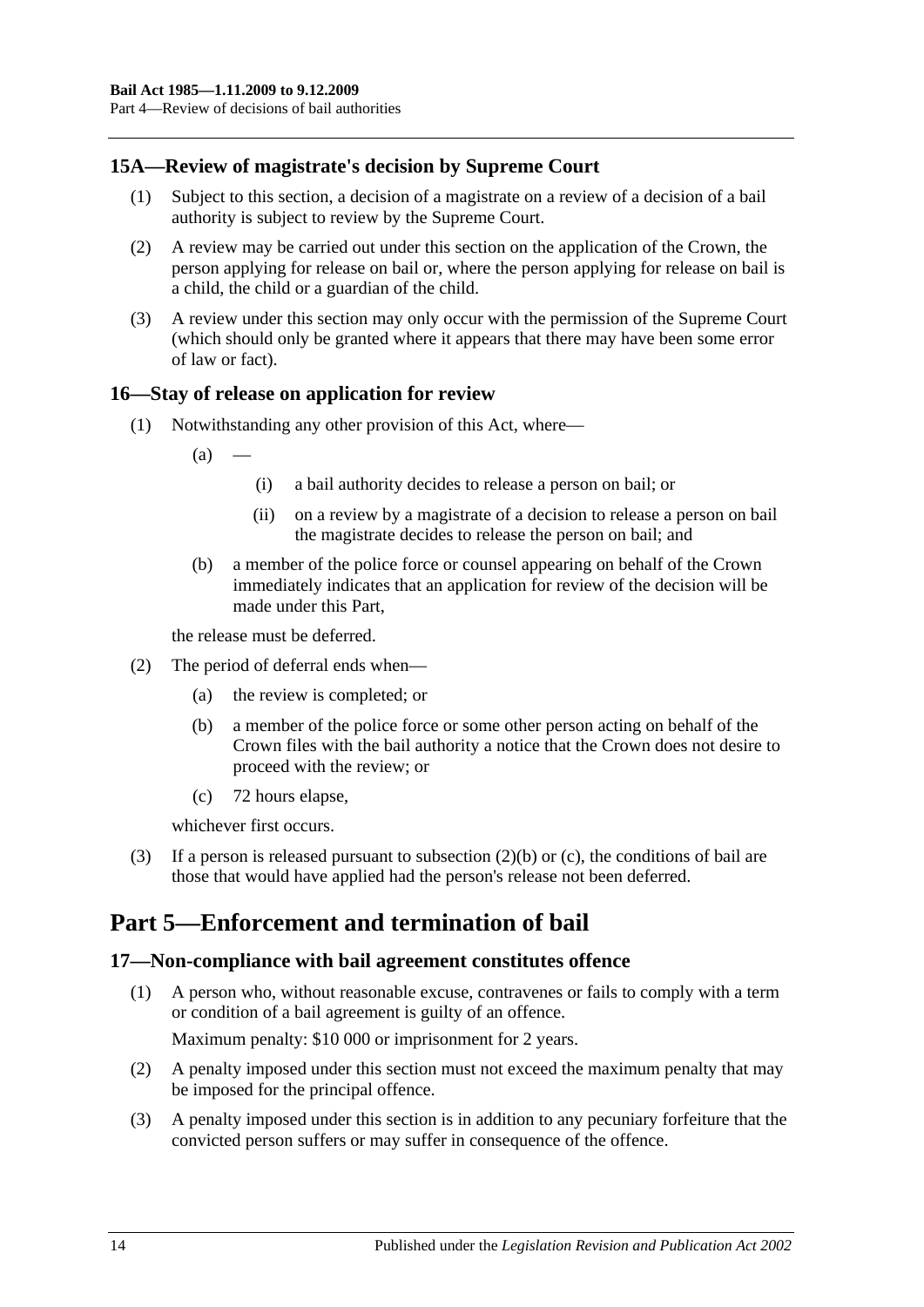- (4) A reference in this section to the principal offence is a reference to—
	- (a) the offence with which the person released on bail was charged; or
	- (b) where that person was charged with a number of offences—that one of the offences that attracts the highest penalty.

## <span id="page-14-0"></span>**17A—Guarantor must inform member of police force if person fails to comply with bail agreement**

Where a guarantor knows, or has reasonable cause to suspect, that the person released under the bail agreement has failed to comply with a term or condition of the agreement in relation to which his or her guarantee has been given, the guarantor must take reasonable steps to inform a member of the police force that the failure has, or may have, occurred.

Maximum penalty: \$1 250.

#### <span id="page-14-1"></span>**18—Arrest of eligible person on non-compliance with bail agreement**

- (1) Where it appears to a court or justice that a person released on bail has contravened or failed to comply with a term or condition of a bail agreement, it may—
	- (a) cancel the right of the person to be at liberty in pursuance of the agreement; and
	- (b) if it appears necessary or desirable to do so—issue a warrant for the person's arrest.
- <span id="page-14-3"></span>(2) A member of the police force may arrest without warrant a person released on bail if he or she has reasonable grounds for believing that the person—
	- (a) intends to abscond; or
	- (b) is contravening or failing to comply with a bail agreement; or
	- (c) has contravened or failed to comply with a bail agreement.
- (3) A person who is arrested without warrant pursuant to [subsection](#page-14-3) (2) must, after being delivered into custody at a police station, be brought as soon as practicable before—
	- (a) the court before which the person is bound to appear; or
	- (b) the Magistrates Court.

#### <span id="page-14-4"></span><span id="page-14-2"></span>**19—Estreatment**

- (1) Where a person who has been released in pursuance of a bail agreement contravenes or fails to comply with a term or condition of the agreement—
	- (a) the court before which that person is bound to appear; or
	- (b) the Magistrates Court,

may on the application of the Crown, or on its own initiative, order that a pecuniary forfeiture stipulated in a bail agreement or a guarantee be carried into effect.

(2) An order for pecuniary forfeiture under [subsection](#page-14-4) (1) may provide that the order is not to be carried into effect until a subsequent day to be fixed by the court making the order.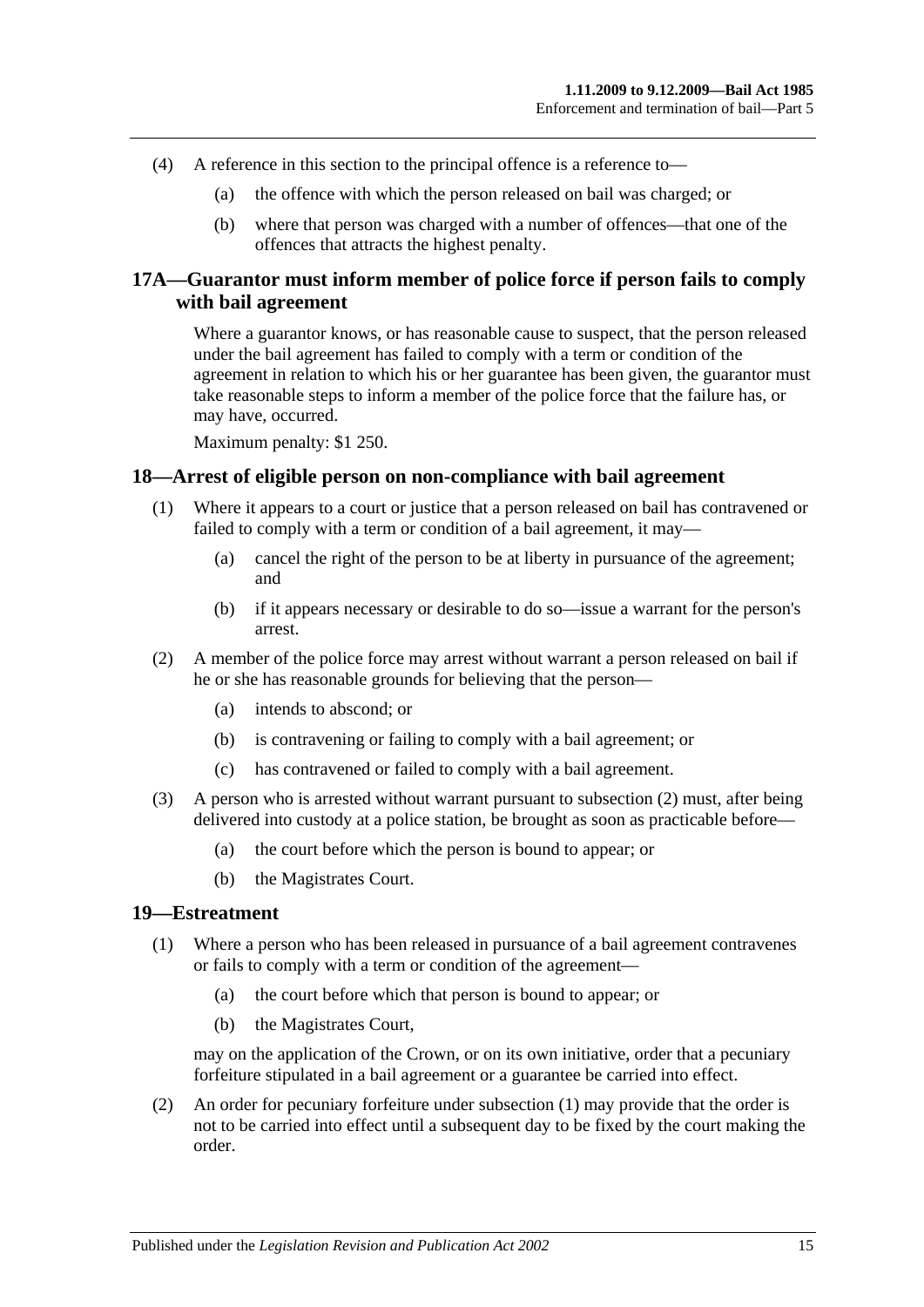- (3) Where a court makes an order under this section, the court may at any time for any sufficient reason on the application of the person in relation to whom the order is made, or on its own initiative—
	- (a) reduce the amount of the forfeiture as stipulated in the bail agreement or guarantee; or
	- (b) rescind its order.
- (3a) A court that makes an order under this section may allow time for payment of the amount forfeited and, if appropriate, direct that the amount be paid in instalments.
- (4) The amount of a pecuniary forfeiture that is carried into effect pursuant to an order under this section may be recovered as a fine.

### <span id="page-15-0"></span>**20—Termination of bail agreement**

When a person who is on bail is sentenced, or discharged without sentence, the bail agreement and guarantees (if any) terminate.

## <span id="page-15-1"></span>**Part 6—Miscellaneous**

## <span id="page-15-2"></span>**21—Evidence**

An apparently genuine document purporting to be a bail agreement or guarantee, or a copy of a bail agreement or guarantee, will be accepted by any court or justice as evidence of the bail agreement or guarantee and of its terms and conditions.

## <span id="page-15-3"></span>**21A—Applications on behalf of the Crown**

An application may be made or a consent given under this Act on behalf of the Crown  $by-$ 

- (a) the Director of Public Prosecutions; or
- (b) a person acting on the instructions of the Crown; or
- (c) any member of the police force.

#### <span id="page-15-4"></span>**21B—Intervention programs**

- (1) When a court releases a person who has been charged with an offence on bail, the court may make it a condition of the bail agreement that the person undertake an intervention program.
- (2) However—
	- (a) if the person does not agree to the imposition of such a condition, the court cannot impose it; and
	- (b) before the court imposes such a condition the court must satisfy itself that—
		- (i) the person is eligible for the services to be included on the program in accordance with applicable eligibility criteria (if any); and
		- (ii) those services are available for the person at a suitable time and place.
- (3) The court may make appropriate orders for assessment of the person to determine—
	- (a) a form of intervention program that is appropriate for the person; and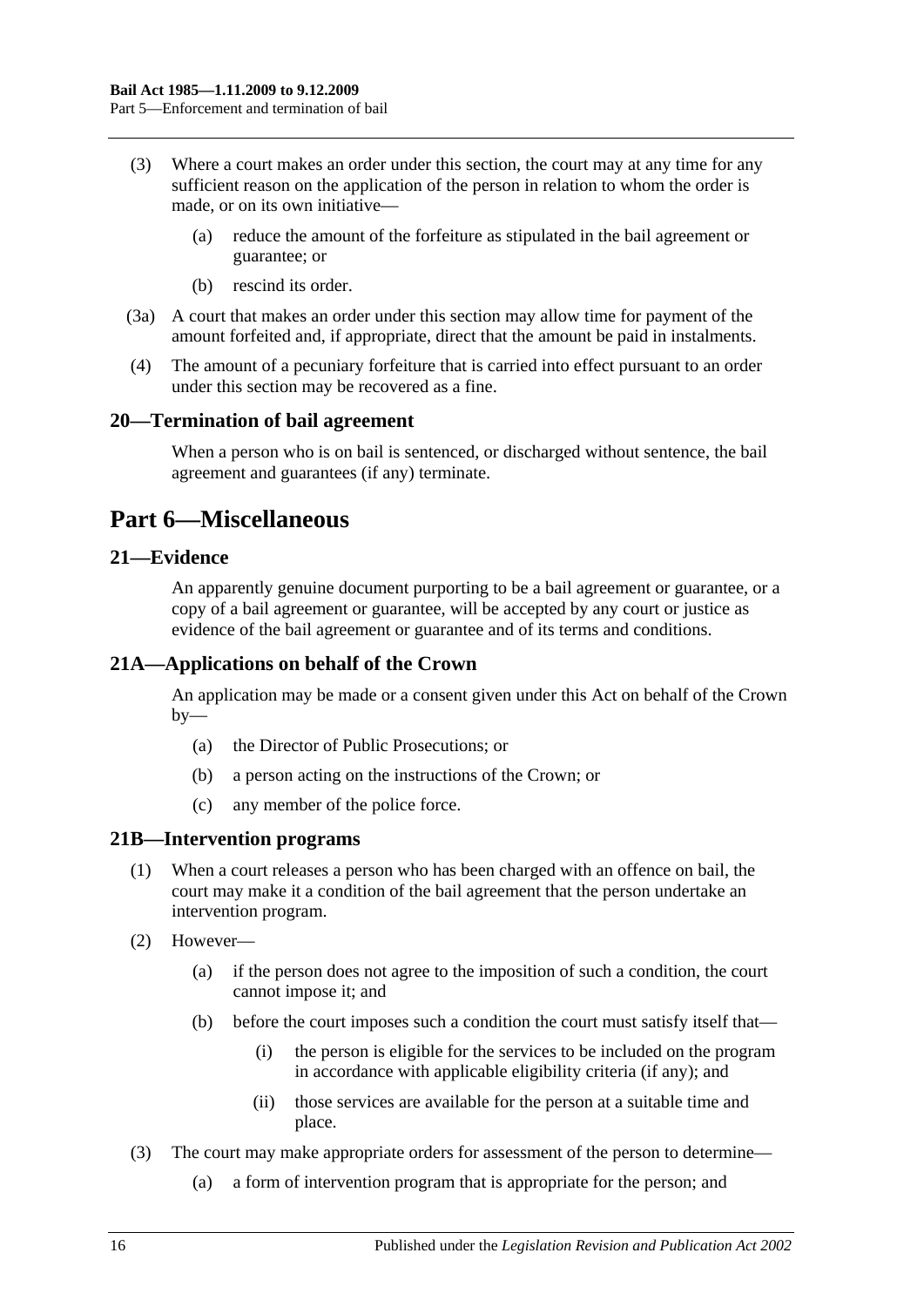(b) the person's eligibility for the services included on the program,

and may release the person on bail on condition that he or she undertake the assessment as ordered.

- <span id="page-16-1"></span>(4) Where a bail agreement contains a condition under this section—
	- (a) the person released on bail under the agreement must comply with conditions regulating his or her participation in the assessment or intervention program notified from time to time by the person's case manager; and
	- (b) a failure to comply with a requirement under [paragraph](#page-16-1) (a) may be regarded as a breach of a condition of the bail agreement.
- (5) The court may, at any time, on application by a person released on bail on condition that he or she participate in an assessment or intervention program, make an order revoking or varying the condition.
- (6) If an intervention program manager considers that—
	- (a) a person has failed to comply with a condition regulating the person's participation in an assessment or intervention program; and
	- (b) the failure to comply (of itself or in connection with other matters) suggests that the person is unwilling to participate in the assessment or program as directed,

the manager must refer the matter to the court and the court must then determine whether the failure to comply constitutes a breach of the bail agreement.

- (7) A certificate apparently signed—
	- (a) by an intervention program manager as to—
		- (i) whether the services to be included on a program are available for a particular person and, if so, when they will be available; or
		- (ii) whether a particular person is eligible for the services to be included on a program; or
	- (b) by a case manager as to whether a particular person has complied with conditions regulating his or her participation in an assessment or intervention program,

is admissible as evidence of the matter so certified.

#### <span id="page-16-0"></span>**21C—Power of delegation—intervention program manager**

- (1) An intervention program manager may, by instrument in writing, delegate a power or function under this Act—
	- (a) to a particular person; or
	- (b) to the person for the time being occupying a particular position.
- (2) A power or function so delegated under this section may, if the instrument of delegation so provides, be further delegated.
- (3) A delegation—
	- (a) may be absolute or conditional; and
	- (b) does not derogate from the power of the delegator to act in a matter; and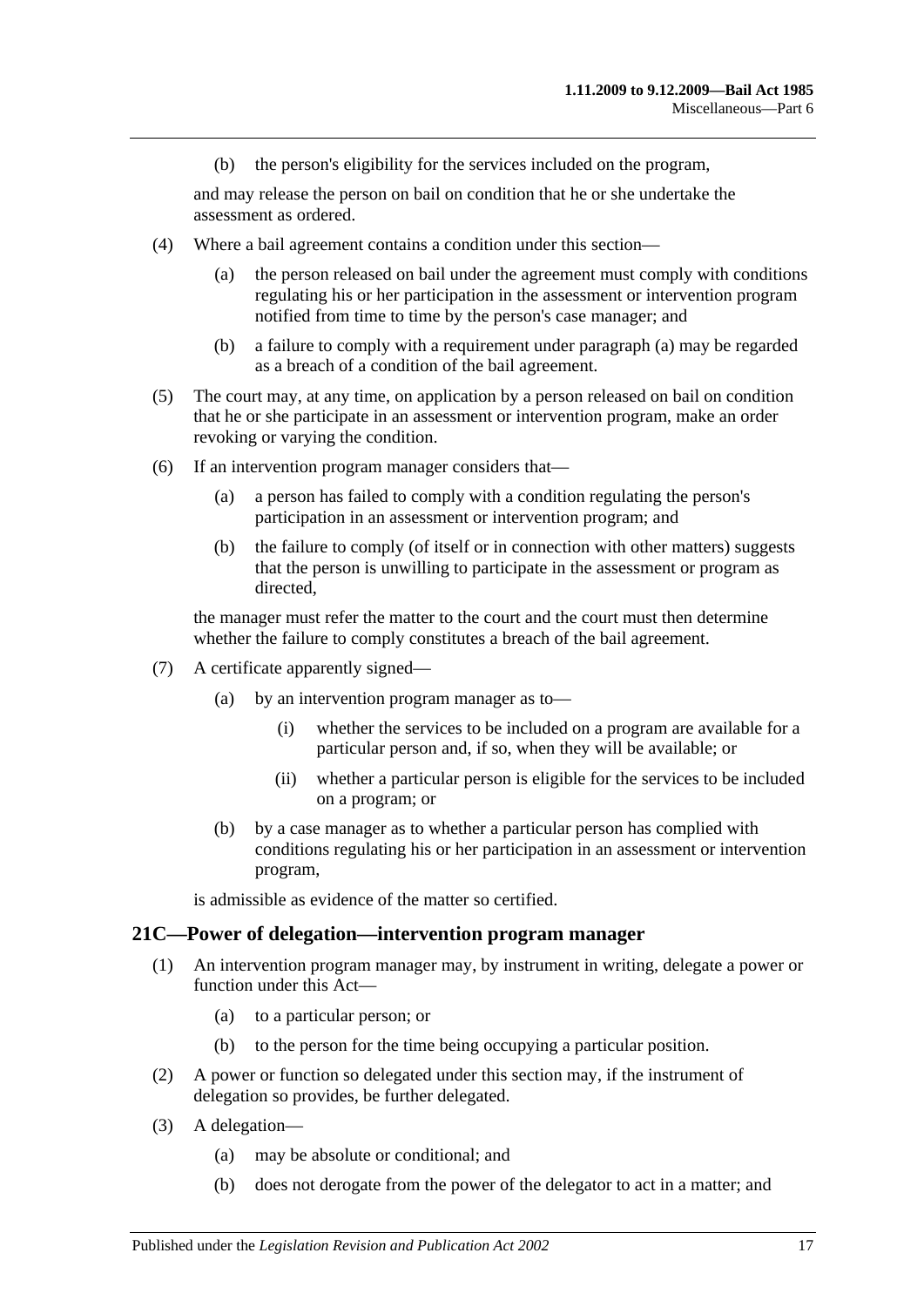(c) is revocable at will.

### <span id="page-17-0"></span>**22—False information on bail applications**

A person who provides false information in an application for release on bail knowing it to be false is guilty of an offence.

Maximum penalty: \$1 250.

#### <span id="page-17-1"></span>**23—Period of release on bail not to count as part of sentence**

Where a person under sentence of imprisonment is released on bail pending the hearing and determination of an appeal, the period of release does not count as part of the sentence.

### <span id="page-17-2"></span>**24—Act not to affect provisions relating to restraining orders**

Nothing in this Act affects the operation of—

- (a) the *[Domestic Violence Act](http://www.legislation.sa.gov.au/index.aspx?action=legref&type=act&legtitle=Domestic%20Violence%20Act%201994) 1994*; or
- (b) the provisions of the *[Summary Procedure Act](http://www.legislation.sa.gov.au/index.aspx?action=legref&type=act&legtitle=Summary%20Procedure%20Act%201921) 1921* relating to restraining orders.

### <span id="page-17-3"></span>**25—Non-application of 48 Geo. III c. 58 in this State**

The Act of the Imperial Parliament 48 Geo. III c. 58 has no further force or effect in this State.

#### <span id="page-17-4"></span>**26—Regulations**

The Governor may make such regulations as are contemplated by this Act or as are necessary or expedient for the purposes of this Act.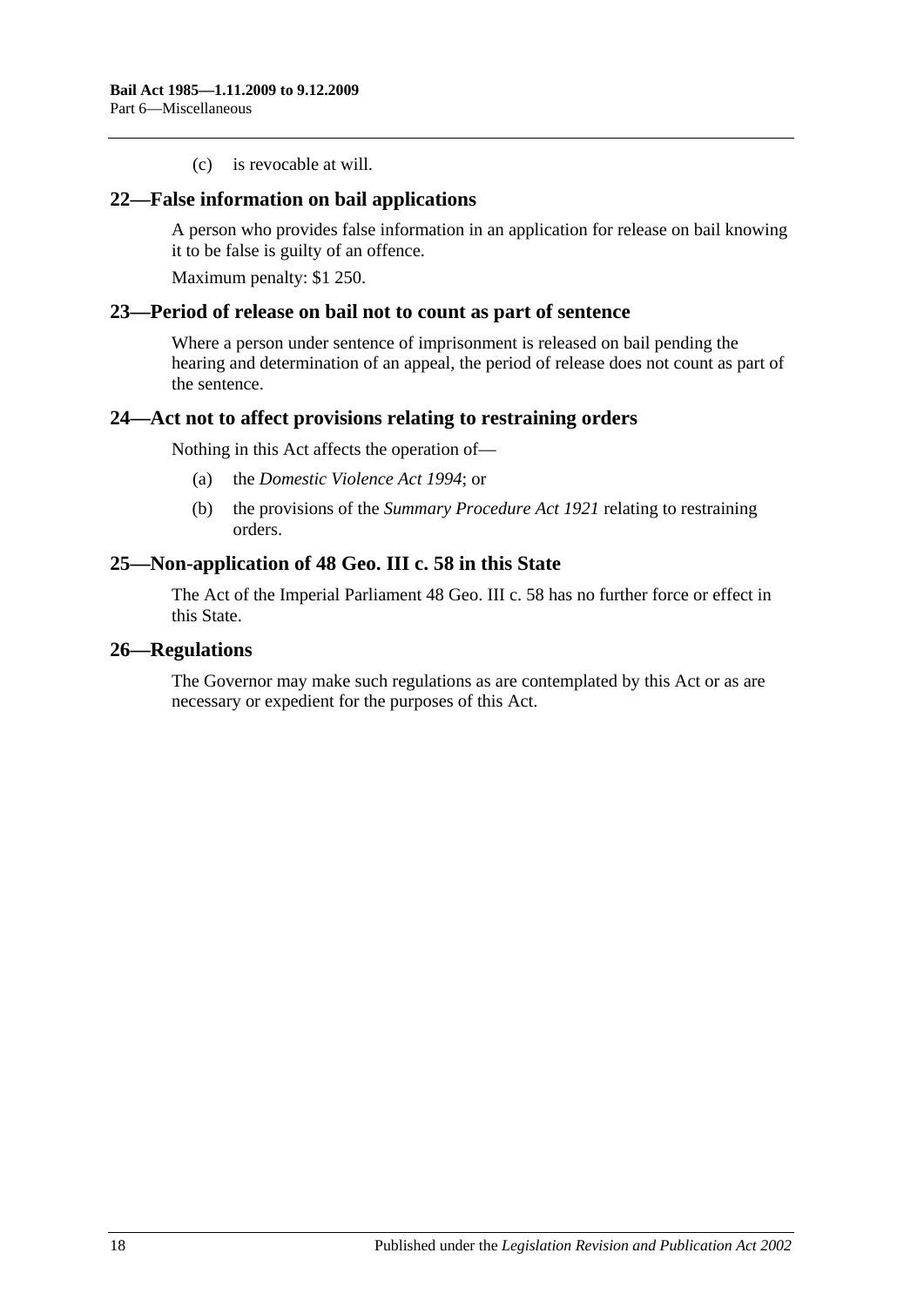## <span id="page-18-0"></span>**Legislative history**

## **Notes**

- Please note—References in the legislation to other legislation or instruments or to titles of bodies or offices are not automatically updated as part of the program for the revision and publication of legislation and therefore may be obsolete.
- Earlier versions of this Act (historical versions) are listed at the end of the legislative history.
- For further information relating to the Act and subordinate legislation made under the Act see the Index of South Australian Statutes or www.legislation.sa.gov.au.

## **Principal Act and amendments**

New entries appear in bold.

| Year | No | Title                                                                                             | Assent     | Commencement                                                           |
|------|----|---------------------------------------------------------------------------------------------------|------------|------------------------------------------------------------------------|
| 1985 | 5  | <b>Bail Act 1985</b>                                                                              | 7.3.1985   | 7.7.1985 (Gazette 9.5.1985 p1399)                                      |
| 1986 | 33 | Statutes Amendment (Children's Bail) 10.4.1986<br>Act 1986                                        |            | 30.3.1987 (Gazette 26.2.1987 p440)                                     |
| 1987 | 32 | <b>Bail Act Amendment Act 1987</b>                                                                | 23.4.1987  | 4.10.1987 (Gazette 30.7.1987 p273)                                     |
| 1990 | 23 | <b>Statute Law Revision Act 1990</b>                                                              | 26.4.1990  | Sch 2-29.6.1990 (Gazette 14.6.1990<br>p1606)                           |
| 1991 | 49 | Director of Public Prosecutions<br>Act 1991                                                       | 21.11.1991 | 6.7.1992 (Gazette 25.6.1992 p1869)                                     |
| 1991 | 69 | <b>Statutes Repeal and Amendment</b><br>(Courts) Act 1991                                         | 12.12.1991 | 6.7.1992 (Gazette 2.7.1992 p209)                                       |
| 1993 | 62 | <b>Statutes Amendment (Courts)</b><br>Act 1993                                                    | 27.5.1993  | ss 19-23-1.7.1993 (Gazette 24.6.1993<br>p2047)                         |
| 1993 | 94 | <b>Statutes Repeal and Amendment</b><br>(Children's Protection and Young<br>Offenders) Act 1993   | 4.11.1993  | 1.1.1994 (Gazette 4.11.1993 p2177)                                     |
| 1994 | 22 | Domestic Violence Act 1994                                                                        | 26.5.1994  | 1.8.1994 (Gazette 14.7.1994 p68)                                       |
| 1995 | 27 | <b>Statutes Amendment</b><br>(Attorney-General's Portfolio)<br>Act 1995                           | 27.4.1995  | ss 4-11-10.7.1995 (Gazette 29.6.1995<br>p2973                          |
| 1996 | 67 | <b>Statutes Amendment</b><br>(Attorney-General's Portfolio)<br>Act 1996                           | 15.8.1996  | ss 4 & 5-17.10.1996 (Gazette<br>17.10.1996 p1361)                      |
| 1999 | 42 | <b>Statutes Amendment and Repeal</b><br>(Justice Portfolio) Act 1999                              | 5.8.1999   | Pt 3 (ss $5-10$ )-1.9.2000 (Gazette<br>11.5.2000 p2472)                |
| 2005 | 49 | <b>Statutes Amendment (Intervention</b><br><b>Programs and Sentencing Procedures)</b><br>Act 2005 | 27.10.2005 | Pt 2 (ss $4 \& 5$ ) and Sch 1-19.12.2005<br>(Gazette 15.12.2005 p4326) |
| 2005 | 56 | Justices of the Peace Act 2005                                                                    | 17.11.2005 | Sch 2 (cl 7)-1.7.2006 (Gazette<br>22.6.2006 p2012)                     |
| 2005 | 81 | Statutes Amendment (Vehicle and<br>Vessel Offences) Act 2005                                      | 8.12.2005  | Pt 3 (s 13)-30.7.2006 (Gazette<br>27.7.2006 p2400)                     |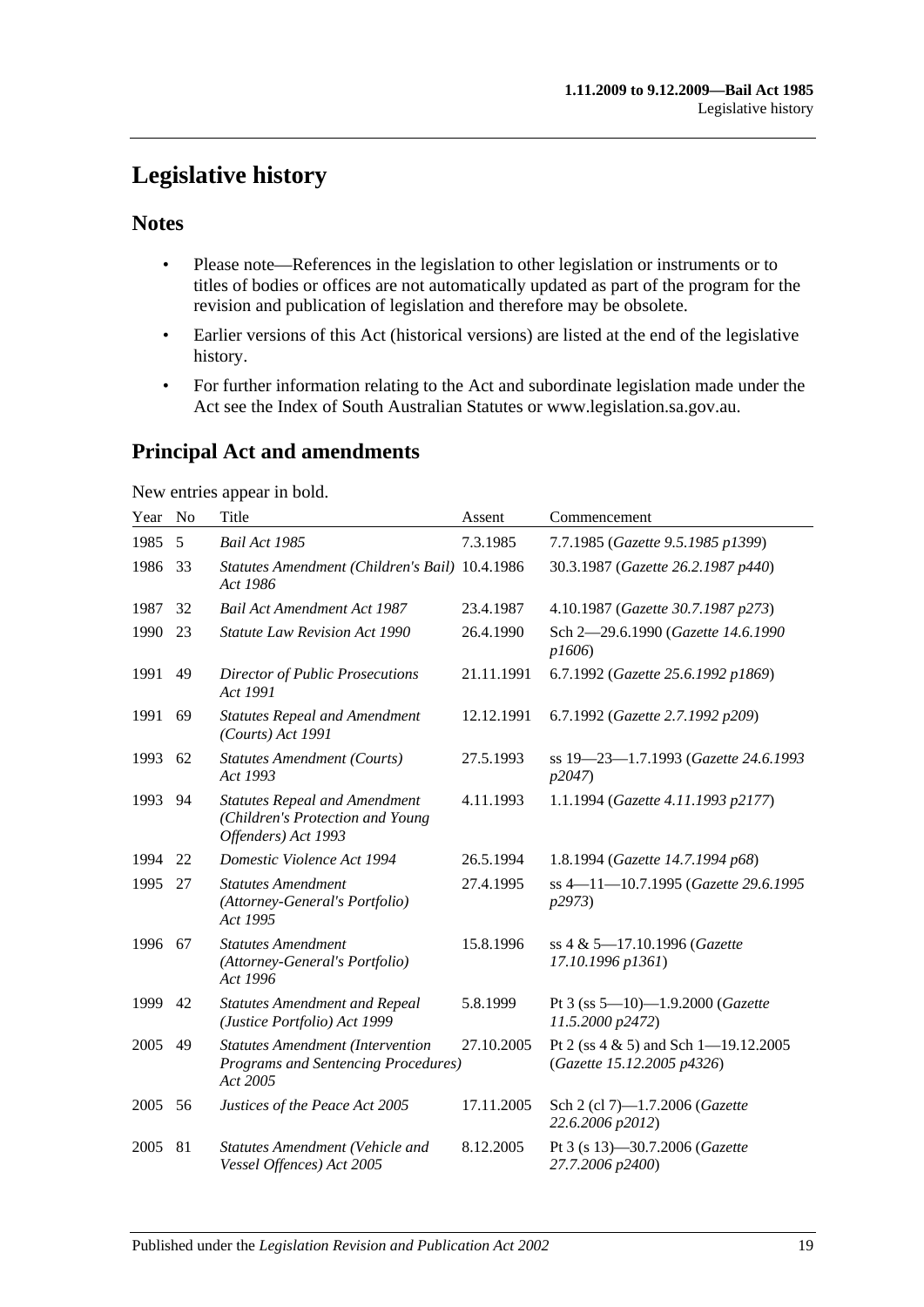#### **Bail Act 1985—1.11.2009 to 9.12.2009** Legislative history

| 2009    | -18 | <b>Cross-border Justice Act 2009</b>                                 | 21.5.2009 | Sch 1 (cl 2)-1.11.2009 (Gazette<br>29.10.2009 p4982)                      |
|---------|-----|----------------------------------------------------------------------|-----------|---------------------------------------------------------------------------|
| 2008 13 |     | Serious and Organised Crime<br>$(Control)$ Act 2008                  | 15.5.2008 | Sch 1 (cl 2)-4.9.2008 (Gazette 4.9.2008)<br>p4227                         |
| 2007    | 48  | <b>Statutes Amendment (Victims of</b><br>Crime) Act 2007             | 8.11.2007 | Pt 2 (s 4)-17.7.2008 ( <i>Gazette 17.7.2008</i><br><i>p3372</i> )         |
| 2006 17 |     | <b>Statutes Amendment (New Rules of</b><br>Civil Procedure) Act 2006 | 6.7.2006  | Pt 11 (ss $45-47$ ) $-4.9.2006$ ( <i>Gazette</i><br>$17.8.2006$ $p2831$ ) |

## **Provisions amended**

New entries appear in bold.

Entries that relate to provisions that have been deleted appear in italics.

| Provision                        | How varied                                                 | Commencement |
|----------------------------------|------------------------------------------------------------|--------------|
| Pt1                              |                                                            |              |
| s <sub>2</sub>                   | deleted by $23/1990 s 3(1)$ (Sch 2)                        | 29.6.1990    |
| s(3(1))                          |                                                            |              |
| s(3(1))                          | s 3 redesignated as s $3(1)$ by $33/1986$ s $3(c)$         | 30.3.1987    |
| case manager                     | inserted by $49/2005$ s $4(1)$                             | 19.12.2005   |
| child                            | inserted by $33/1986$ s $3(a)$                             | 30.3.1987    |
| community<br>corrections officer | inserted by $42/1999$ s 5                                  | 1.9.2000     |
| guardian                         | inserted by $33/1986$ s $3(b)$                             | 30.3.1987    |
| intervention<br>program          | inserted by $49/2005$ s $4(2)$                             | 19.12.2005   |
| intervention<br>program manager  | inserted by $49/2005$ s $4(2)$                             | 19.12.2005   |
| victim                           | amended by 32/1987 s 3                                     | 4.10.1987    |
| s(2)                             | inserted by $33/1986$ s $3(c)$                             | 30.3.1987    |
|                                  | amended by 23/1990 s 3(1) (Sch 2)                          | 29.6.1990    |
| s <sub>4</sub>                   |                                                            |              |
| s(4(1))                          | s 4 amended by 33/1986 s 3(d)                              | 30.3.1987    |
|                                  | s 4 amended and redesignated as $s$ 4(1) by<br>32/1987 s 4 | 4.10.1987    |
|                                  | amended by 23/1990 s 3(1) (Sch 2)                          | 29.6.1990    |
|                                  | amended by 62/1993 s 19                                    | 1.7.1993     |
| s(4(2)                           | inserted by $32/1987$ s 4(c)                               | 4.10.1987    |
| s <sub>5</sub>                   |                                                            |              |
| s 5(1)                           | amended by 32/1987 s 5                                     | 4.10.1987    |
|                                  | amended by 23/1990 s 3(1) (Sch 2)                          | 29.6.1990    |
|                                  | amended by 62/1993 s 20                                    | 1.7.1993     |
|                                  | amended by 27/1995 s 4                                     | 10.7.1995    |
|                                  | amended by $67/1996$ s $4(a)$                              | 17.10.1996   |
|                                  | amended by 56/2005 Sch 2 cl 7                              | 1.7.2006     |
| $s \ 5(2)$                       | substituted by $67/1996$ s $4(b)$                          | 17.10.1996   |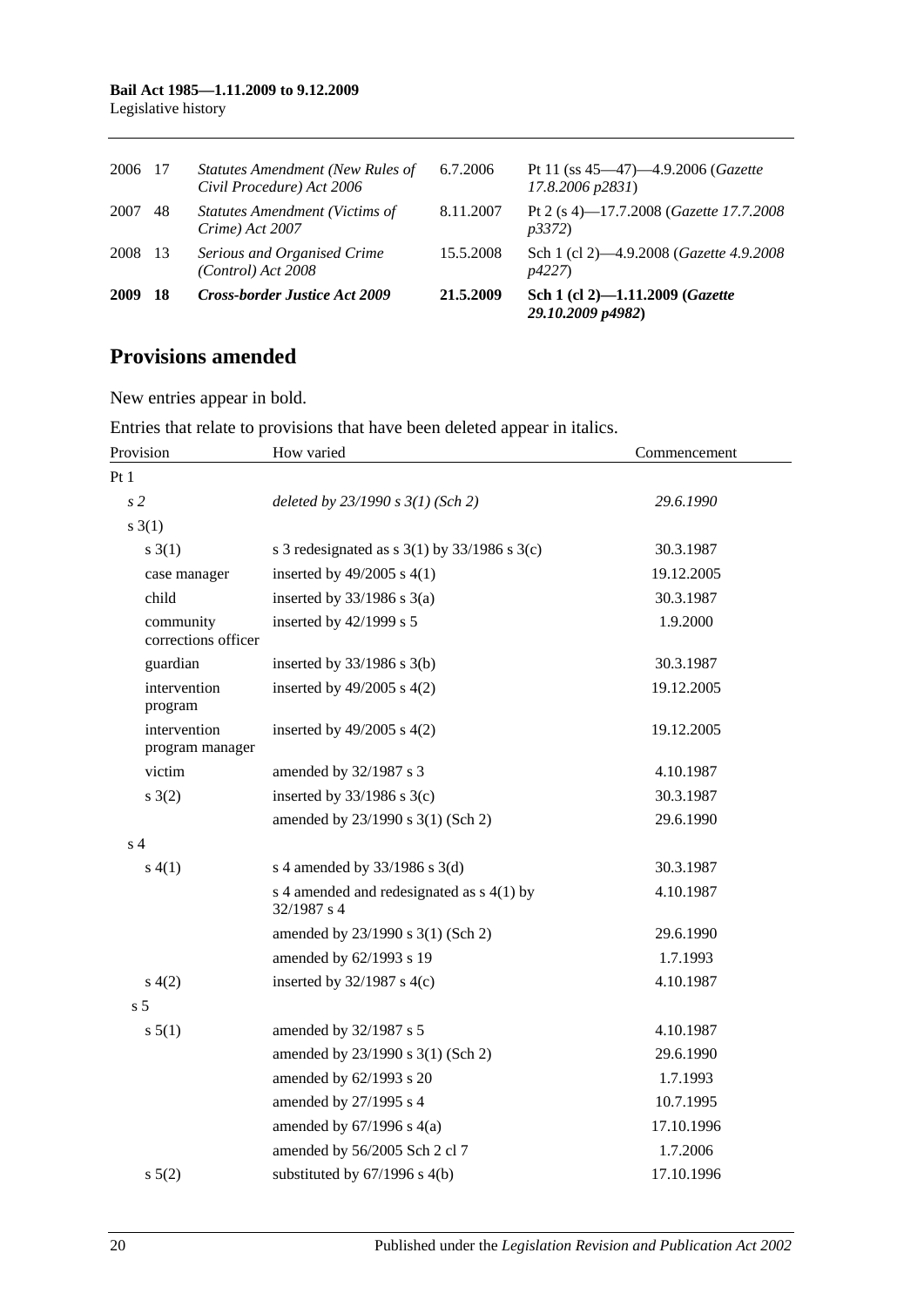#### Pt 2

s 6

| s(6(1))            | amended by 23/1990 s 3(1) (Sch 2)      | 29.6.1990 |
|--------------------|----------------------------------------|-----------|
|                    | amended by $62/1993$ s $21(a)$         | 1.7.1993  |
|                    | amended by 42/1999 s 6                 | 1.9.2000  |
| $s\ 6(1a)$         | inserted by $33/1986$ s $3(e)$         | 30.3.1987 |
|                    | amended by 23/1990 s 3(1) (Sch 2)      | 29.6.1990 |
| s(6(1b))           | inserted by $62/1993$ s $21(b)$        | 1.7.1993  |
| s(6(3))            | substituted by 32/1987 s 6             | 4.10.1987 |
| s 6(4)             | substituted by 32/1987 s 6             | 4.10.1987 |
|                    | amended by 17/2006 s 45                | 4.9.2006  |
| s(6(5)             | inserted by 32/1987 s 6                | 4.10.1987 |
| s 7                |                                        |           |
| s(7(1))            | amended by 23/1990 s 3(1) (Sch 2)      | 29.6.1990 |
| s $7(3)$ and $(4)$ | substituted by 32/1987 s 7             | 4.10.1987 |
| s $7(5)$ and $(6)$ | inserted by 32/1987 s 7                | 4.10.1987 |
| $Pt\,3$            |                                        |           |
| s <sub>8</sub>     |                                        |           |
| s(1)               | substituted by 32/1987 s 8             | 4.10.1987 |
| s(8(1a))           | inserted by 32/1987 s 8                | 4.10.1987 |
|                    | amended by 23/1990 s 3(1) (Sch 2)      | 29.6.1990 |
| s(2)               | amended by 23/1990 s 3(1) (Sch 2)      | 29.6.1990 |
| s(2a)              | inserted by $33/1986$ s 3(f)           | 30.3.1987 |
| s(3)               | amended by 23/1990 s 3(1) (Sch 2)      | 29.6.1990 |
| s 9                |                                        |           |
| $s \, 9(2)$        | amended by 23/1990 s 3(1) (Sch 2)      | 29.6.1990 |
| 10                 |                                        |           |
| 10(1)              | amended by 23/1990 s 3(1) (Sch 2)      | 29.6.1990 |
|                    | amended by $62/1993$ s $22(a)$         | 1.7.1993  |
|                    | (c) deleted by $22/1994$ Sch cl $2(a)$ | 1.8.1994  |
| 10(2)              | amended by 23/1990 s 3(1) (Sch 2)      | 29.6.1990 |
| 10(3)              | inserted by $62/1993$ s $22(b)$        | 1.7.1993  |
| s 10(4)            | inserted by 22/1994 Sch cl 2(b)        | 1.8.1994  |
| s 10A              | inserted by 81/2005 s 13               | 30.7.2006 |
| $s$ 10A $(2)$      | substituted by 48/2007 s 4             | 17.7.2008 |
|                    | substituted by 13/2008 Sch 1 cl 2      | 4.9.2008  |
| s 11               |                                        |           |
| s 11(2)            | amended by $33/1986$ s $3(g)$          | 30.3.1987 |
|                    | amended by $32/1987$ s $9(a)$          | 4.10.1987 |
|                    | amended by 23/1990 s 3(1) (Sch 2)      | 29.6.1990 |
|                    | amended by 42/1999 s 7(a), (b)         | 1.9.2000  |
| s $11(2a)$         | inserted by 32/1987 s 9(b)             | 4.10.1987 |
| s 11(3)            | amended by 33/1986 s 3(m)              | 30.3.1987 |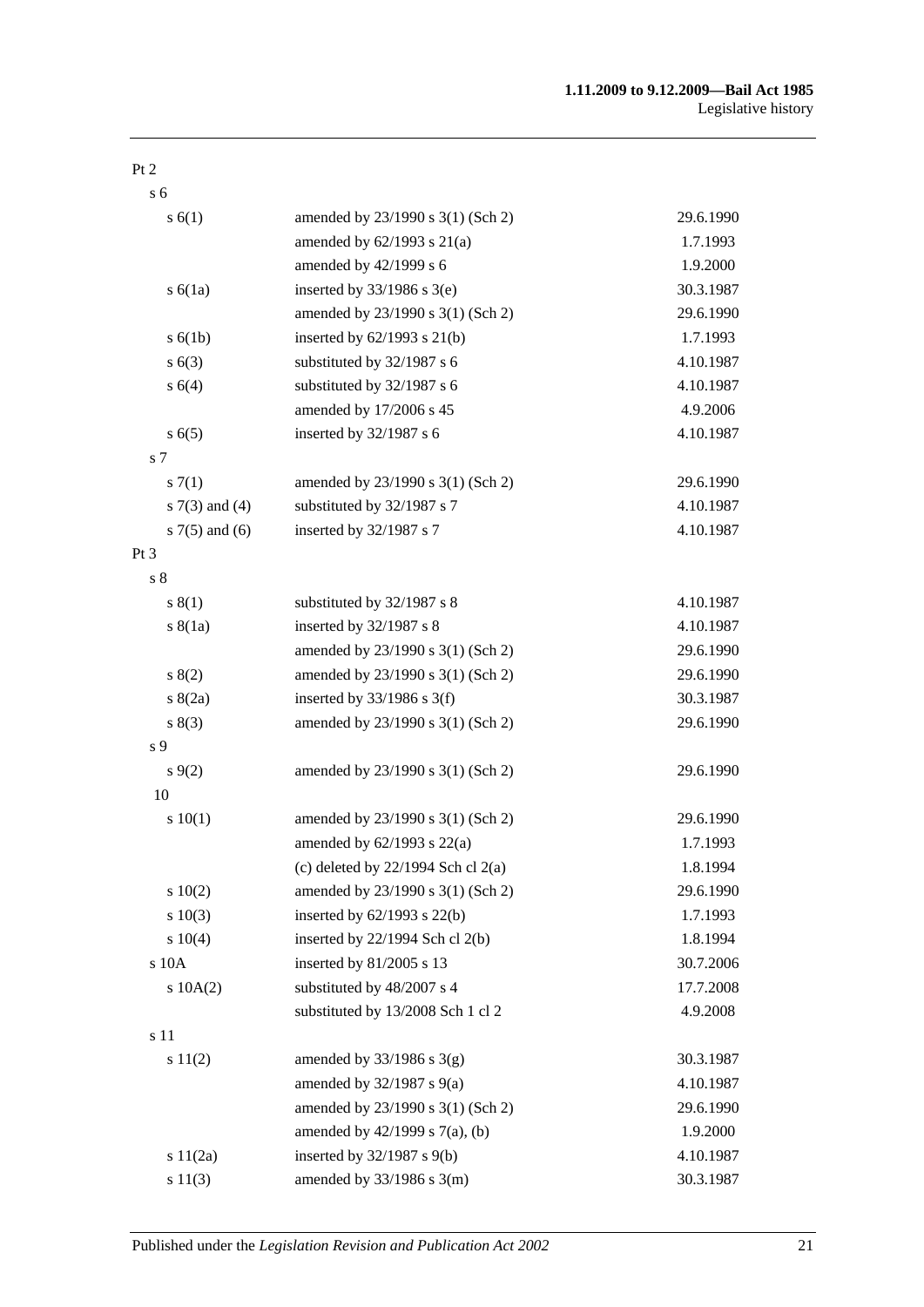|                     | substituted by 32/1987 s 9(b)     | 4.10.1987  |
|---------------------|-----------------------------------|------------|
|                     | amended by 23/1990 s 3(1) (Sch 2) | 29.6.1990  |
| s 11(3a)            | inserted by $32/1987$ s $9(b)$    | 4.10.1987  |
|                     | amended by 23/1990 s 3(1) (Sch 2) | 29.6.1990  |
| s $11(4)$ and $(5)$ | amended by 23/1990 s 3(1) (Sch 2) | 29.6.1990  |
| s 11(6)             | substituted by $32/1987$ s $9(c)$ | 4.10.1987  |
|                     | amended by 23/1990 s 3(1) (Sch 2) | 29.6.1990  |
|                     | amended by $27/1995$ s $5(a)$     | 10.7.1995  |
|                     | amended by $42/1999$ s $7(c)$     | 1.9.2000   |
|                     | (b) deleted by $42/1999$ s $7(c)$ | 1.9.2000   |
| s 11(7)             | amended by 23/1990 s 3(1) (Sch 2) | 29.6.1990  |
| s 11(7a)            | inserted by $32/1987$ s $9(d)$    | 4.10.1987  |
|                     | amended by 42/1999 s 7(d)         | 1.9.2000   |
| s 11(7b)            | inserted by $32/1987$ s $9(d)$    | 4.10.1987  |
|                     | amended by 23/1990 s 3(1) (Sch 2) | 29.6.1990  |
|                     | amended by $42/1999$ s $7(e)$     | 1.9.2000   |
| s 11(8)             | amended by $33/1986$ s $3(n)$     | 30.3.1987  |
|                     | amended by 23/1990 s 3(1) (Sch 2) | 29.6.1990  |
|                     | amended by $42/1999$ s $7(f)$     | 1.9.2000   |
| s 11(9)             | inserted by $32/1987$ s $9(e)$    | 4.10.1987  |
|                     | substituted by $27/1995$ s $5(b)$ | 10.7.1995  |
| s 11(10)            | inserted by $32/1987$ s $9(e)$    | 4.10.1987  |
| s 11(11)            | inserted by $32/1987$ s $9(e)$    | 4.10.1987  |
|                     | amended by 23/1990 s 3(1) (Sch 2) | 29.6.1990  |
|                     | substituted by $42/1999$ s $7(g)$ | 1.9.2000   |
| s 11(12)            | inserted by $32/1987$ s $9(e)$    | 4.10.1987  |
|                     | deleted by $42/1999$ s $7(g)$     | 1.9.2000   |
|                     | inserted by 18/2009 Sch 1 cl 2    | 1.11.2009  |
| s 12                |                                   |            |
| s 12(1)             | amended by 23/1990 s 3(1) (Sch 2) | 29.6.1990  |
| s 13                |                                   |            |
| s 13(1)             | amended by 33/1986 s 3(o), (p)    | 30.3.1987  |
|                     | amended by 23/1990 s 3(1) (Sch 2) | 29.6.1990  |
| s 13(2)             | amended by $33/1986$ s $3(q)$     | 30.3.1987  |
|                     | amended by 23/1990 s 3(1) (Sch 2) | 29.6.1990  |
|                     | amended by $94/1993$ s $5(a)$     | 1.1.1994   |
|                     | substituted by $27/1995$ s $6(a)$ | 10.7.1995  |
| s 13(3)             | amended by $33/1986$ s $3(r)$     | 30.3.1987  |
|                     | amended by 23/1990 s 3(1) (Sch 2) | 29.6.1990  |
|                     | amended by $94/1993$ s $5(a)$     | 1.1.1994   |
|                     | amended by 67/1996 s 5            | 17.10.1996 |
| s 13(4)             | amended by 23/1990 s 3(1) (Sch 2) | 29.6.1990  |
|                     | amended by 94/1993 s 5(b)         | 1.1.1994   |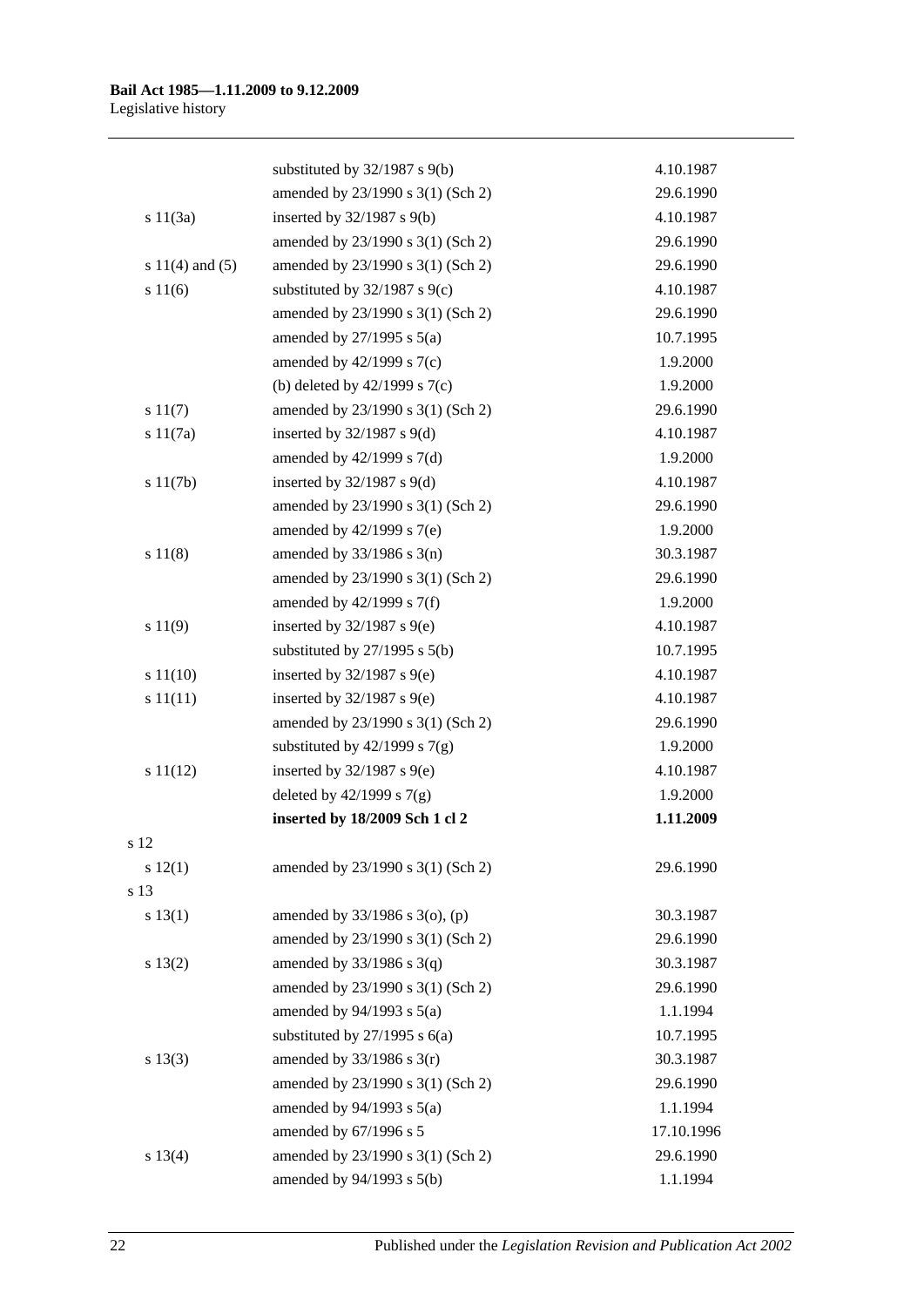#### **1.11.2009 to 9.12.2009—Bail Act 1985** Legislative history

| s 13(5)             | inserted by $94/1993$ s $5(c)$      | 1.1.1994  |
|---------------------|-------------------------------------|-----------|
|                     | amended by 27/1995 s 6(b)           | 10.7.1995 |
| Pt 4                |                                     |           |
| s 14                |                                     |           |
| s 14(2)             | amended by $33/1986$ s $3(s)$       | 30.3.1987 |
|                     | amended by 27/1995 s 7              | 10.7.1995 |
| s $14(3)$ — $(5)$   | amended by 23/1990 s 3(1) (Sch 2)   | 29.6.1990 |
| s 15                |                                     |           |
| s 15(1)             | amended by $33/1986$ s 3(t)         | 30.3.1987 |
|                     | amended by 23/1990 s 3(1) (Sch 2)   | 29.6.1990 |
|                     | amended by $27/1995$ s $8(a)$ , (b) | 10.7.1995 |
| s 15(2)             | amended by $33/1986$ s $3(u)$ , (v) | 30.3.1987 |
|                     | amended by 23/1990 s 3(1) (Sch 2)   | 29.6.1990 |
|                     | amended by $27/1995$ s $8(c)$ —(e)  | 10.7.1995 |
| s 15(3)             | amended by $33/1986$ s 3(w), (x)    | 30.3.1987 |
|                     | amended by 23/1990 s 3(1) (Sch 2)   | 29.6.1990 |
|                     | amended by 27/1995 s 8(f)           | 10.7.1995 |
| s 15A               | inserted by 32/1987 s 10            | 4.10.1987 |
| s 15A(3)            | amended by 17/2006 s 46             | 4.9.2006  |
| s 16                | substituted by 32/1987 s 11         | 4.10.1987 |
| Pt 5                |                                     |           |
| s 17                |                                     |           |
| s 17(1)             | amended by 23/1990 s 3(1) (Sch 2)   | 29.6.1990 |
|                     | amended by $27/1995$ s $9(a)$       | 10.7.1995 |
|                     | amended by 42/1999 s 8              | 1.9.2000  |
| 17(2)               | amended by 23/1990 s 3(1) (Sch 2)   | 29.6.1990 |
|                     | substituted by $27/1995$ s $9(b)$   | 10.7.1995 |
| s 17(3)             | amended by 27/1995 s 9(c)           | 10.7.1995 |
| s 17(3a)            | inserted by 32/1987 s 12            | 4.10.1987 |
|                     | deleted by $27/1995 s 9(d)$         | 10.7.1995 |
| s 17A               | inserted by 32/1987 s 13            | 4.10.1987 |
|                     | amended by 23/1990 s 3(1) (Sch 2)   | 29.6.1990 |
|                     | amended by 42/1999 s 9              | 1.9.2000  |
| s 18                |                                     |           |
| s $18(1)$ and $(2)$ | amended by 23/1990 s 3(1) (Sch 2)   | 29.6.1990 |
| s 18(3)             | inserted by 32/1987 s 14            | 4.10.1987 |
|                     | amended by 27/1995 s 10             | 10.7.1995 |
| s 19                |                                     |           |
| s 19(1)             | amended by 23/1990 s 3(1) (Sch 2)   | 29.6.1990 |
|                     | amended by 27/1995 s 11(a), (b)     | 10.7.1995 |
|                     | amended by 17/2006 s 47(1)          | 4.9.2006  |
| s 19(2)             | substituted by $32/1987$ s $15(a)$  | 4.10.1987 |
|                     | amended by 27/1995 s 11(c)          | 10.7.1995 |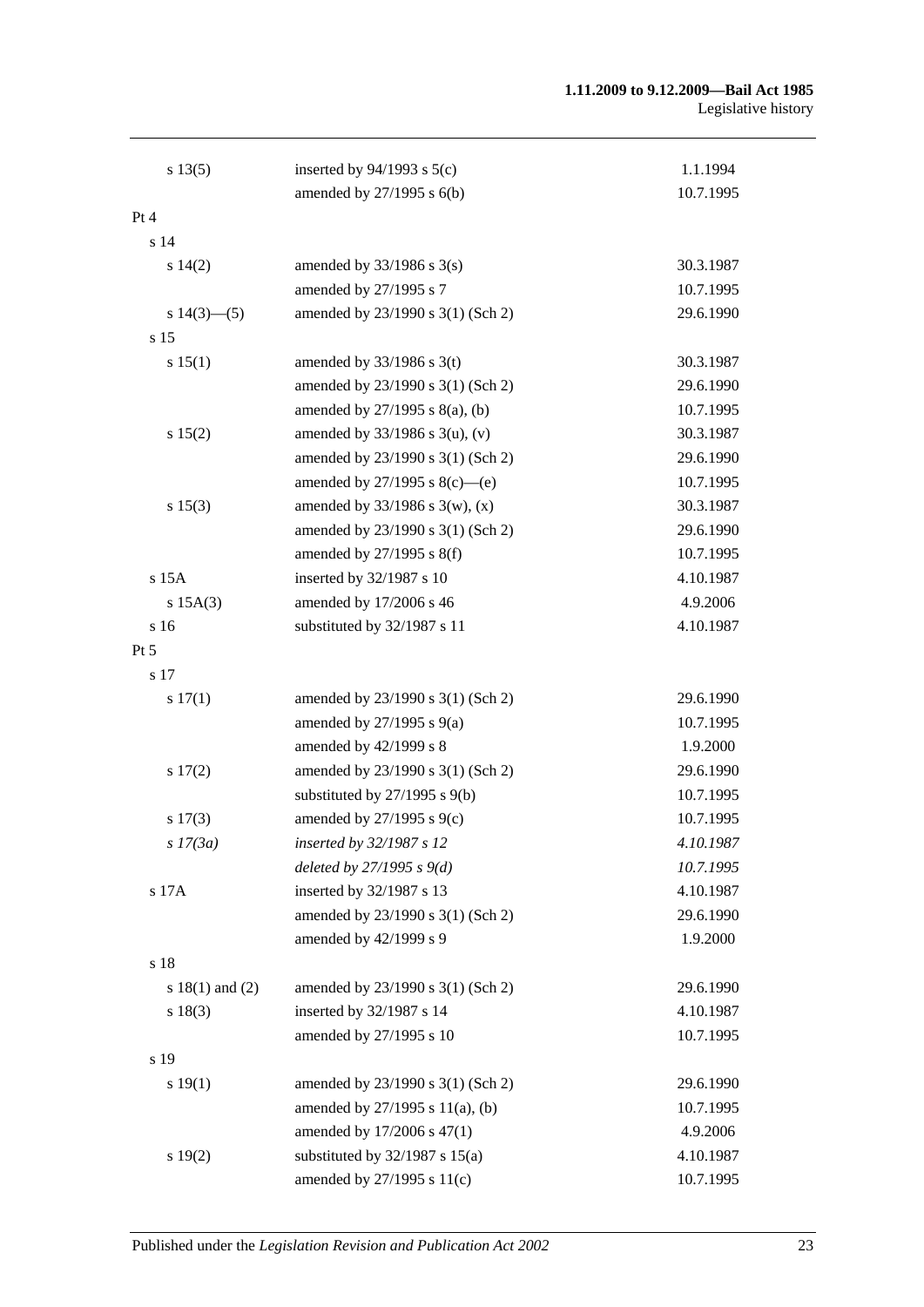#### **Bail Act 1985—1.11.2009 to 9.12.2009** Legislative history

| s 19(3)            | amended by 27/1995 s 11(d)                     | 10.7.1995  |
|--------------------|------------------------------------------------|------------|
|                    | amended by 17/2006 s 47(2)                     | 4.9.2006   |
| s 19(3a)           | inserted by 32/1987 s 15(b)                    | 4.10.1987  |
|                    | substituted by 62/1993 s 23                    | 1.7.1993   |
|                    | amended by 27/1995 s 11(e)                     | 10.7.1995  |
| s 20               | amended by $33/1986$ s $3(y)$                  | 30.3.1987  |
|                    | substituted by 32/1987 s 16                    | 4.10.1987  |
| $Pt\ 6$            |                                                |            |
| s 21               | amended by 23/1990 s 3(1) (Sch 2)              | 29.6.1990  |
| s21A               | inserted by 32/1987 s 17                       | 4.10.1987  |
|                    | amended by 49/1991 Sch 2                       | 6.7.1992   |
| ss $21B$ and $21C$ | inserted by 49/2005 s 5                        | 19.12.2005 |
| s <sub>22</sub>    | amended by 23/1990 s 3(1) (Sch 2)              | 29.6.1990  |
|                    | amended by 42/1999 s 10                        | 1.9.2000   |
| s 23               |                                                |            |
| $s\,23(1)$         | s 23 redesignated as $s$ 23(1) by 32/1987 s 18 | 4.10.1987  |
|                    | substituted by $23/1990$ s $3(1)$ (Sch 2)      | 29.6.1990  |
|                    | substituted by 69/1991 s 18                    | 6.7.1992   |
| $s\,23(2)$         | inserted by 32/1987 s 18                       | 4.10.1987  |
| s <sub>24</sub>    | amended by $33/1986$ s $3(z)$                  | 30.3.1987  |
|                    | amended by 23/1990 s 3(1) (Sch 2)              | 29.6.1990  |
|                    | substituted by $22/1994$ Sch cl $2(c)$         | 1.8.1994   |

## **Transitional etc provisions associated with Act or amendments**

## *Statutes Amendment (Intervention Programs and Sentencing Procedures) Act 2005, Sch 1*

## **1—Review of services included on intervention programs**

- (1) Either House of Parliament may, not before the first anniversary of the commencement of this Act, require the Ombudsman to carry out an investigation concerning the value and effectiveness of all services included on intervention programs (within the meaning of the *[Bail Act](http://www.legislation.sa.gov.au/index.aspx?action=legref&type=act&legtitle=Bail%20Act%201985) 1985* and the *[Criminal Law \(Sentencing\)](http://www.legislation.sa.gov.au/index.aspx?action=legref&type=act&legtitle=Criminal%20Law%20(Sentencing)%20Act%201988)  Act [1988](http://www.legislation.sa.gov.au/index.aspx?action=legref&type=act&legtitle=Criminal%20Law%20(Sentencing)%20Act%201988)*) in the 12 month period following that commencement (or another period specified by the House).
- (2) For the purposes of the investigation, the Ombudsman may exercise the same investigative powers as are conferred on the Ombudsman by the *[Ombudsman](http://www.legislation.sa.gov.au/index.aspx?action=legref&type=act&legtitle=Ombudsman%20Act%201972)  Act [1972](http://www.legislation.sa.gov.au/index.aspx?action=legref&type=act&legtitle=Ombudsman%20Act%201972)* in relation to an investigation duly initiated under that Act.
- (3) The Ombudsman must, after completing the investigation, submit a report on the outcome of the investigation to—
	- (a) if the investigation was required by the Legislative Council—the President of the Legislative Council; or
	- (b) if the investigation was required by the House of Assembly—the Speaker of the House of Assembly.